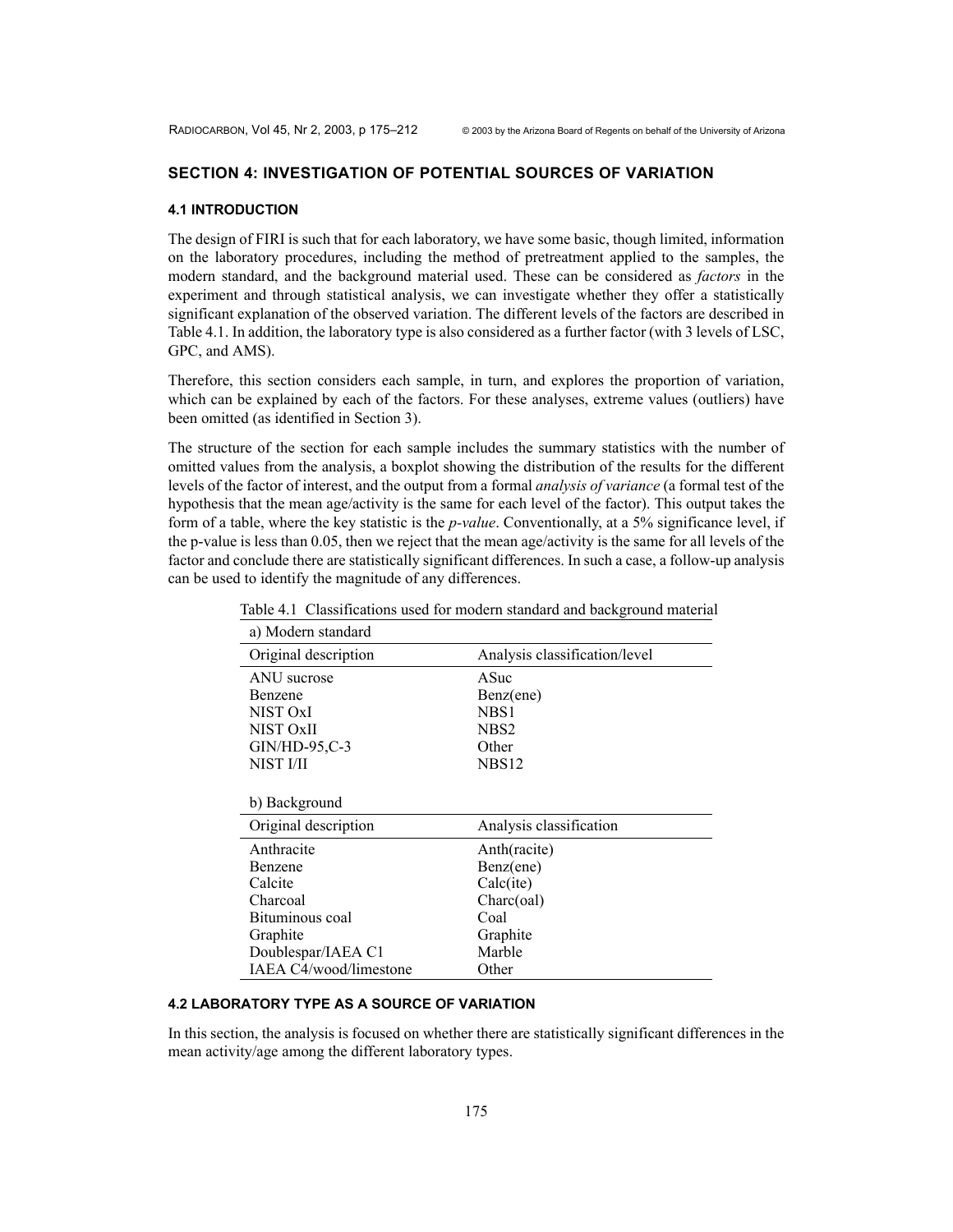# **4.2.1 Sample C: Turbidite**

| Table 4.2 Summary statistics of age for Sample C |  |  |  |
|--------------------------------------------------|--|--|--|
|                                                  |  |  |  |

| Type       | N  | Nr of omitted values | Mean   | Median | <b>StDev</b> |
|------------|----|----------------------|--------|--------|--------------|
| AMS        | 34 |                      | 18,175 | 18,175 | 135          |
| <b>GPC</b> |    |                      | 18,152 | 18,200 | 288          |
| LSC        | 33 | 10                   | 18.110 | 18.120 | 244          |
| AMS        | 34 |                      | 18.175 | 18,175 | 135          |



Figure 4.1 Distribution of age by laboratory type for Sample C

|            |                  | $1000$ $1.5$ $1.000$ $1.000$ $0.000$ $0.000$ $0.000$ $0.000$ |       |          |                             |                                      |       |
|------------|------------------|--------------------------------------------------------------|-------|----------|-----------------------------|--------------------------------------|-------|
| Source     | DF               | SS                                                           | MS    | F        | P                           |                                      |       |
| type       | 2                | 70472                                                        | 35236 | 0.75     | 0.478                       |                                      |       |
| Error      | 81               | 3830128                                                      | 47286 |          |                             |                                      |       |
| Total      | 83               | 3900600                                                      |       |          |                             |                                      |       |
|            |                  |                                                              |       |          | Individual 95% CIs For Mean |                                      |       |
|            |                  |                                                              |       |          | Based on Pooled StDev       |                                      |       |
| Level      | N                | Mean                                                         | StDev | -----+-- |                             |                                      |       |
| AMS        | 34               | 18175                                                        | 135   |          |                             | -----------*----------- <sup>-</sup> |       |
| GPC        | 17               | 18152                                                        | 288   |          |                             | ---------------*------------------   |       |
| <b>LSC</b> | 33               | 18110                                                        | 244   |          | ---------*-------------     |                                      |       |
|            |                  |                                                              |       |          | -+-                         | $-+-$                                |       |
|            | Pooled StDev $=$ | 217                                                          |       | 18060    | 18120                       | 18180                                | 18240 |

Table 4.3 Analysis of variance for Sample C

## *4.2.1.1 Conclusion*

Since the p-value is >0.05 in Table 4.3, there is no evidence of statistically significant differences among laboratory types. The results from each laboratory type broadly overlap.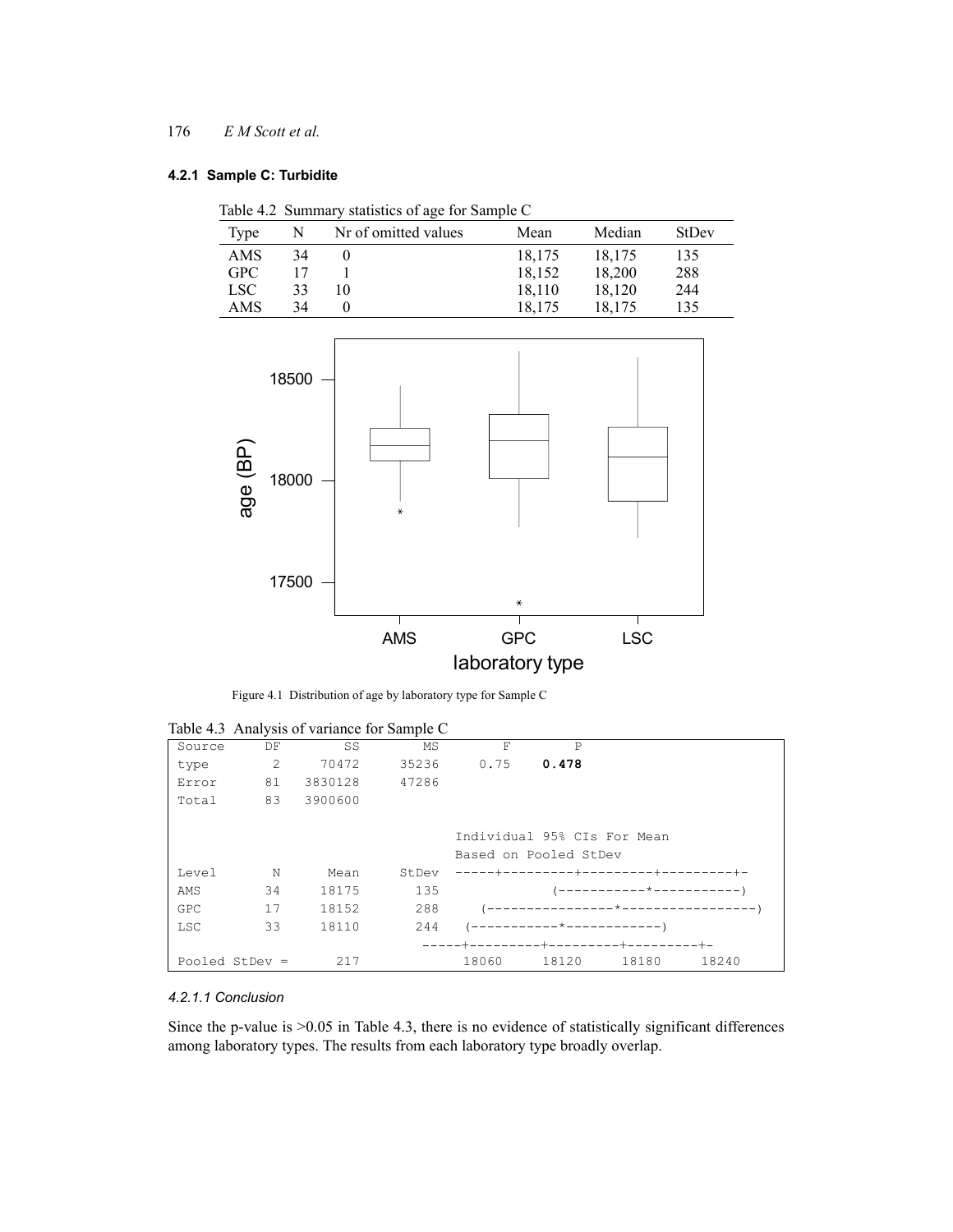# **4.2.2 Sample E: Humic Acid**

| Table 4.4 Summary statistics of age for Sample E |  |  |  |
|--------------------------------------------------|--|--|--|
|                                                  |  |  |  |

| Type       |    | Number omitted | Mean   | Median | <b>StDev</b> |
|------------|----|----------------|--------|--------|--------------|
| AMS        | 64 |                | 11,804 | 11,800 | 117          |
| <b>GPC</b> |    |                | 11,743 | 11,722 | 173          |
| LSC        | 38 | 4              | 11,757 | 11,736 | 177          |



Figure 4.2 Distribution of age by laboratory type for Sample E

| Table 4.5 Analysis of variance for Sample E |  |
|---------------------------------------------|--|
|---------------------------------------------|--|

| Source     | DF  | SS      | MS    | F    | P                           |                                     |
|------------|-----|---------|-------|------|-----------------------------|-------------------------------------|
| type       | 2   | 86788   | 43394 | 1.97 | 0.143                       |                                     |
| Error      | 122 | 2680561 | 21972 |      |                             |                                     |
| Total      | 124 | 2767349 |       |      |                             |                                     |
|            |     |         |       |      | Individual 95% CIs For Mean |                                     |
|            |     |         |       |      | Based on Pooled StDev       |                                     |
| Level      | N   | Mean    | StDev |      |                             | ----+---------+---------+--------+- |
| AMS        | 64  | 11804   | 117   |      |                             | '-------*------'                    |
| GPC        | 23  | 11743   | 173   |      | (------------*------------  |                                     |
| <b>LSC</b> | 38  | 11757   | 177   |      | $------+--+------)$         |                                     |
|            |     |         |       |      |                             |                                     |

## *4.2.2.1 Conclusion*

Since the p-value is  $>0.05$  in Table 4.5, there is no evidence of statistically significant differences among laboratory types. The results from each laboratory type broadly overlap.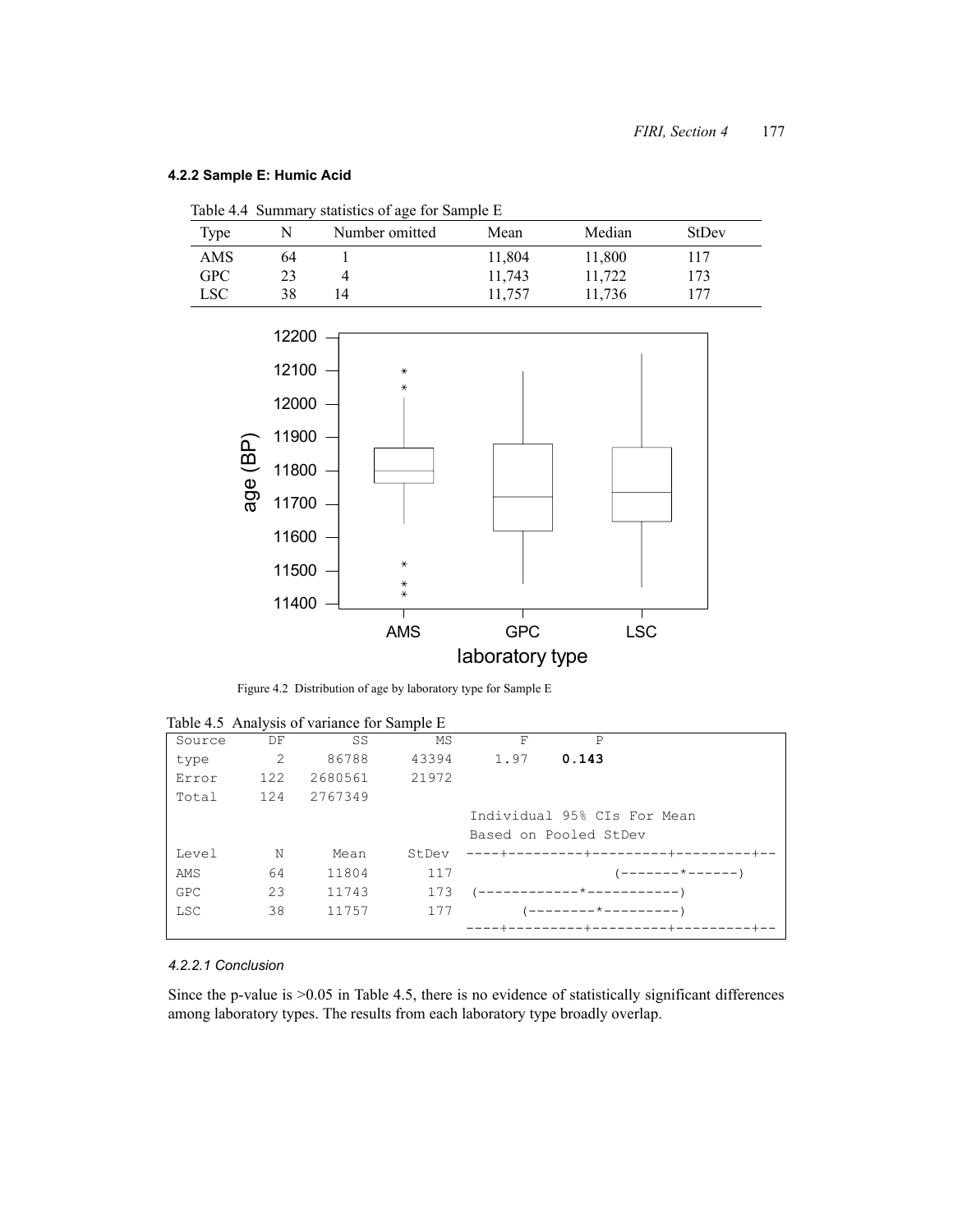#### **4.2.3 Sample D: Belfast Wood**

| Table 4.6 Summary statistics of age for Sample D |    |                |        |        |              |  |  |  |  |  |  |
|--------------------------------------------------|----|----------------|--------|--------|--------------|--|--|--|--|--|--|
| Type                                             |    | Number omitted | Mean   | Median | <b>StDev</b> |  |  |  |  |  |  |
| AMS                                              |    |                | 4530.3 | 4520.0 | 52.0         |  |  |  |  |  |  |
| <b>GPC</b>                                       | 19 |                | 4506.7 | 4509.0 | 56.5         |  |  |  |  |  |  |
| <b>LSC</b>                                       | 38 |                | 45217  | 4537.5 | 106.7        |  |  |  |  |  |  |



Figure 4.3 Distribution of age by laboratory type for Sample D

|            |                  | Table 4.7 Analysis of variance of Sample D |       |      |   |                       |                                   |           |
|------------|------------------|--------------------------------------------|-------|------|---|-----------------------|-----------------------------------|-----------|
| Source     | DF               | SS                                         | MS    |      | F | $\mathsf{P}$          |                                   |           |
| type       | 2                | 7231                                       | 3616  | 0.59 |   | 0.559                 |                                   |           |
| Error      | 95               | 586712                                     | 6176  |      |   |                       |                                   |           |
| Total      | 97               | 593943                                     |       |      |   |                       |                                   |           |
|            |                  |                                            |       |      |   |                       | Individual 95% CIs For Mean       |           |
|            |                  |                                            |       |      |   | Based on Pooled StDev |                                   |           |
| Level      | N                | Mean                                       | StDev |      |   |                       | --+---------+---------+--------+- |           |
| AMS        | 41               | 4530.3                                     | 52.0  |      |   |                       | ---------*---------               |           |
| GPC        | 19               | 4506.7                                     | 56.5  |      |   |                       |                                   |           |
| <b>LSC</b> | 38               | 4521.7                                     | 106.7 |      |   |                       | --------*----------               |           |
|            |                  |                                            |       |      |   | -------+---------+-   |                                   | --------+ |
|            | Pooled StDev $=$ | 78.6                                       |       | 4475 |   | 4500                  | 4525                              | 4550      |

# Table 4.7 Analysis of variance of Sample D

#### *4.2.3.1 Conclusion*

Since the p-value is >0.05 in Table 4.7, there is no evidence of statistically significant differences among laboratory types. The results from each laboratory type broadly overlap.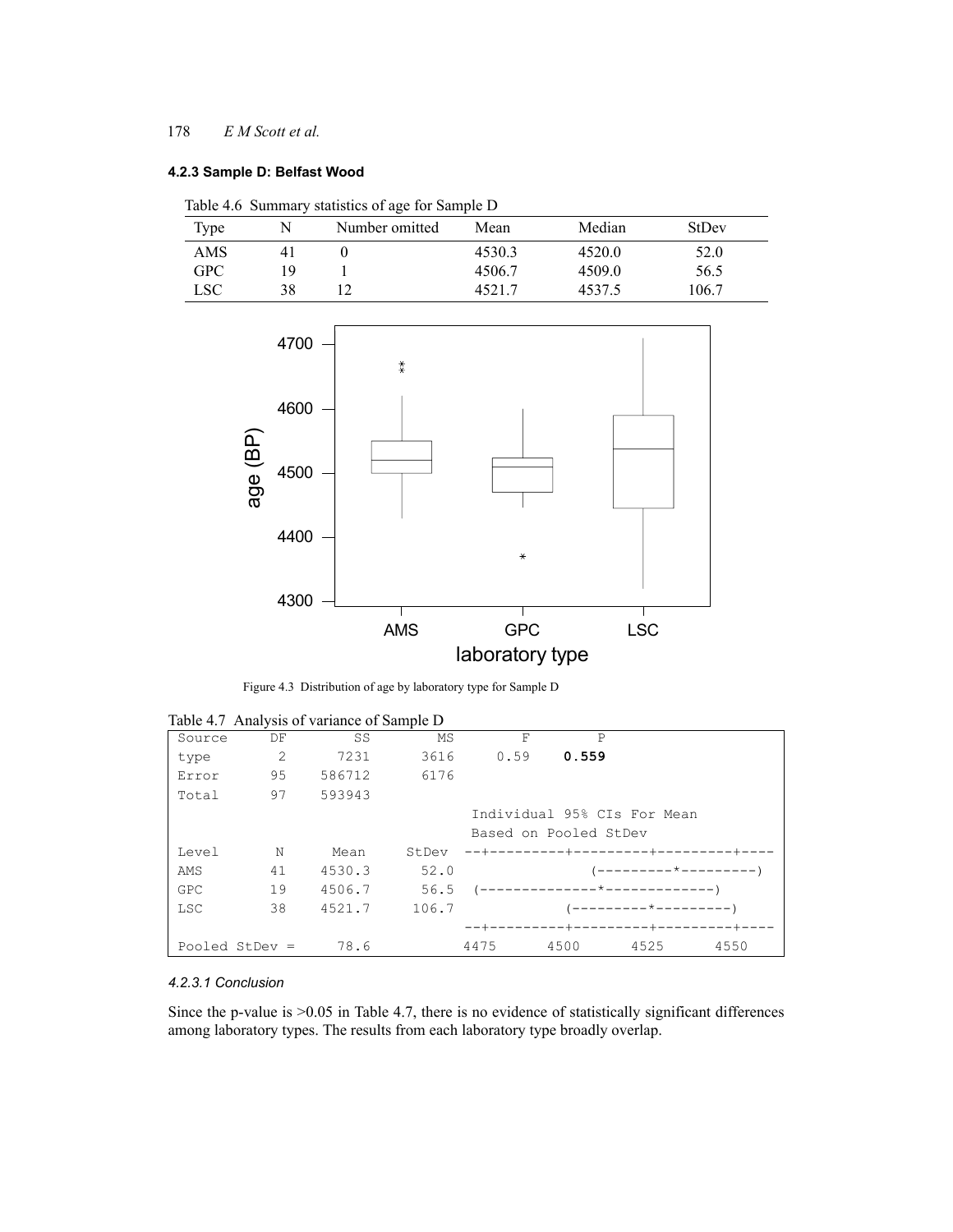# **4.2.4 Sample F: Belfast Wood**

| Table 4.8 Summary statistics of age for Sample F |    |                |        |        |       |  |  |  |  |  |
|--------------------------------------------------|----|----------------|--------|--------|-------|--|--|--|--|--|
| Type                                             | N  | Number omitted | Mean   | Median | StDev |  |  |  |  |  |
| AMS                                              |    |                | 4534.2 | 4534.0 | 62.0  |  |  |  |  |  |
| GPC.                                             | 18 |                | 4495.3 | 4476.5 | 85.4  |  |  |  |  |  |
| LSC.                                             | 35 |                | 4493.8 | 4500.0 | 834   |  |  |  |  |  |
|                                                  |    |                |        |        |       |  |  |  |  |  |



Figure 4.4 Distribution of age by laboratory type for Sample F

|                  |    | $1000$ $\sigma$ $1000$ $\sigma$ $1000$ $\sigma$ $1000$ $\sigma$ $1000$ $\sigma$ |       |                            |                         |                             |      |
|------------------|----|---------------------------------------------------------------------------------|-------|----------------------------|-------------------------|-----------------------------|------|
| Source           | DF | SS                                                                              | MS    | F                          | P                       |                             |      |
| type             | 2  | 34805                                                                           | 17402 | 3.03                       | 0.053                   |                             |      |
| Error            | 87 | 499422                                                                          | 5740  |                            |                         |                             |      |
| Total            | 89 | 534227                                                                          |       |                            |                         |                             |      |
|                  |    |                                                                                 |       |                            |                         | Individual 95% CIs For Mean |      |
|                  |    |                                                                                 |       | Based on Pooled StDev      |                         |                             |      |
| Level            | N  | Mean                                                                            | StDev | ----+---------+--------+-  |                         |                             |      |
| AMS              | 37 | 4534.2                                                                          | 62.0  |                            |                         | ------*--------             |      |
| GPC              | 18 | 4495.3                                                                          | 85.4  |                            | ----------*------------ |                             |      |
| <b>LSC</b>       | 35 | 4493.8                                                                          | 83.4  |                            | --------*--------       |                             |      |
|                  |    |                                                                                 |       | ----+---------+---------+- |                         |                             |      |
| Pooled StDev $=$ |    | 75.8                                                                            |       | 4470                       | 4500                    | 4530                        | 4560 |

|  | Table 4.9 Analysis of variance for Sample F |  |  |
|--|---------------------------------------------|--|--|

# *4.2.4.1 Conclusion*

A statistically significant difference among laboratory types is detected at the 10% level (p-value = 0.053 in Table 4.9). The mean age from AMS laboratories appears older than that for either GPC or LSC laboratories.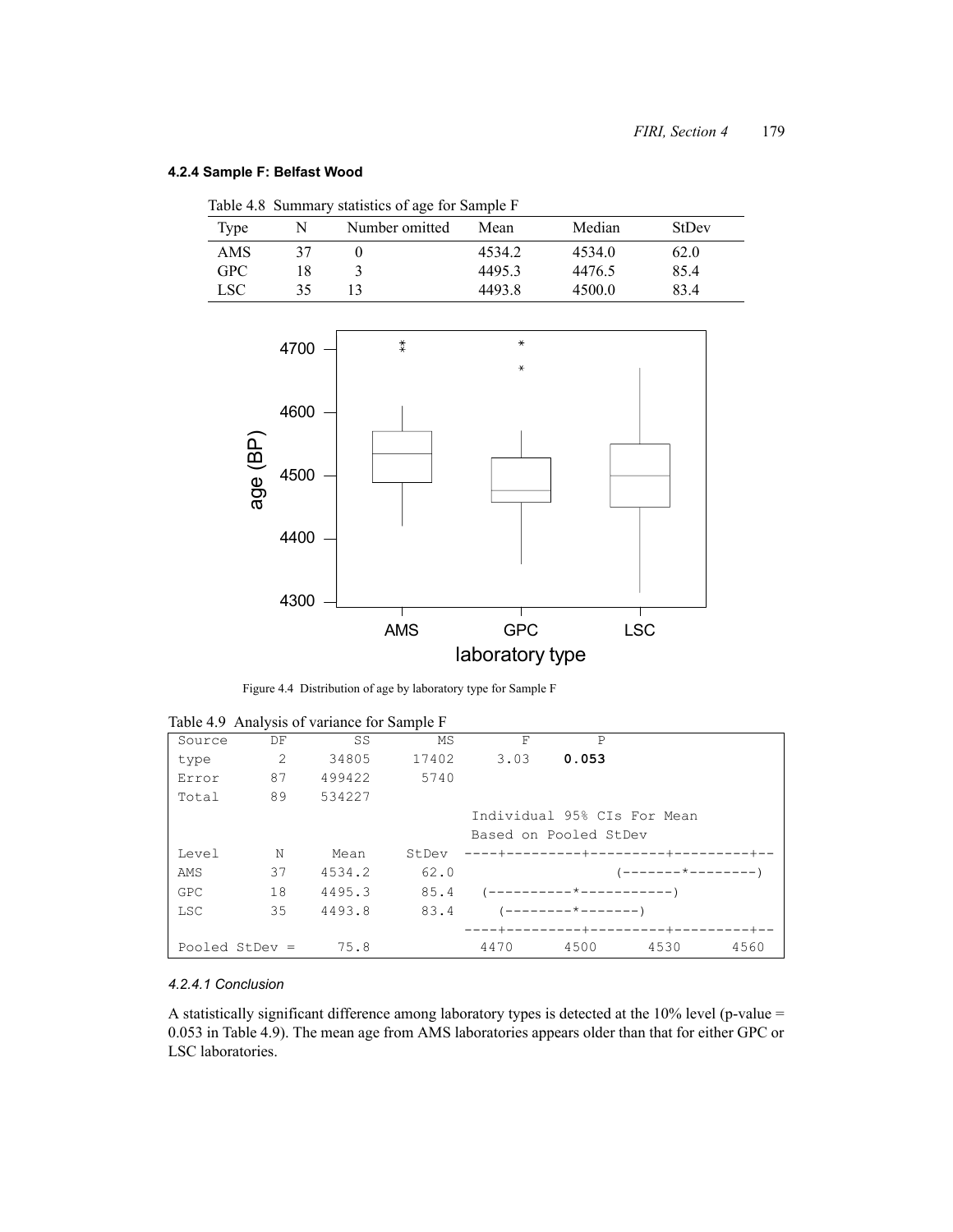## **4.2.5 Sample G: Barley Mash (pMC)**

|            |    | Table 4.10 Summary statistics of activity (pMC) for Sample G |        |        |              |
|------------|----|--------------------------------------------------------------|--------|--------|--------------|
| Type       |    | Number omitted                                               | Mean   | Median | <b>StDev</b> |
| <b>AMS</b> | 34 |                                                              | 110.33 | 110.35 | 0.68         |
| <b>GPC</b> |    |                                                              | 110.85 | 111.00 | 1.06         |
| <b>LSC</b> | 37 |                                                              | 110.53 | 110.60 | 110          |



Figure 4.5 Distribution of activity by laboratory type for Sample G

|                  |    |         | Table 4.11 Analysis of variance for Sample G |        |                              |            |  |
|------------------|----|---------|----------------------------------------------|--------|------------------------------|------------|--|
| Source           | DF | SS      | MS                                           | F      | P                            |            |  |
| type             | 2  | 3.154   | 1.577                                        | 1.76   | 0.178                        |            |  |
| Error            | 81 | 72.530  | 0.895                                        |        |                              |            |  |
| Total            | 83 | 75.684  |                                              |        |                              |            |  |
|                  |    |         |                                              |        | Individual 95% CIs For Mean  |            |  |
|                  |    |         |                                              |        | Based on Pooled StDev        |            |  |
| Level            | N  | Mean    | StDev                                        |        | -------+--------+-           | --------+- |  |
| AMS              | 34 | 110.335 | 0.685                                        |        |                              |            |  |
| <b>GPC</b>       | 18 | 110.852 | 1.064                                        |        |                              |            |  |
| <b>LSC</b>       | 32 | 110.526 | 1.105                                        |        | $------+---+------$          |            |  |
|                  |    |         |                                              |        | ------+---------+--------+-- |            |  |
| Pooled StDev $=$ |    | 0.946   |                                              | 110.25 | 110.60                       | 110.95     |  |

Table 4.11 Analysis of variance for Sample G

# *4.2.5.1 Conclusion*

Since the p-value is >0.05 in Table 4.11, there is no evidence of statistically significant differences among laboratory types. The results from each laboratory type broadly overlap.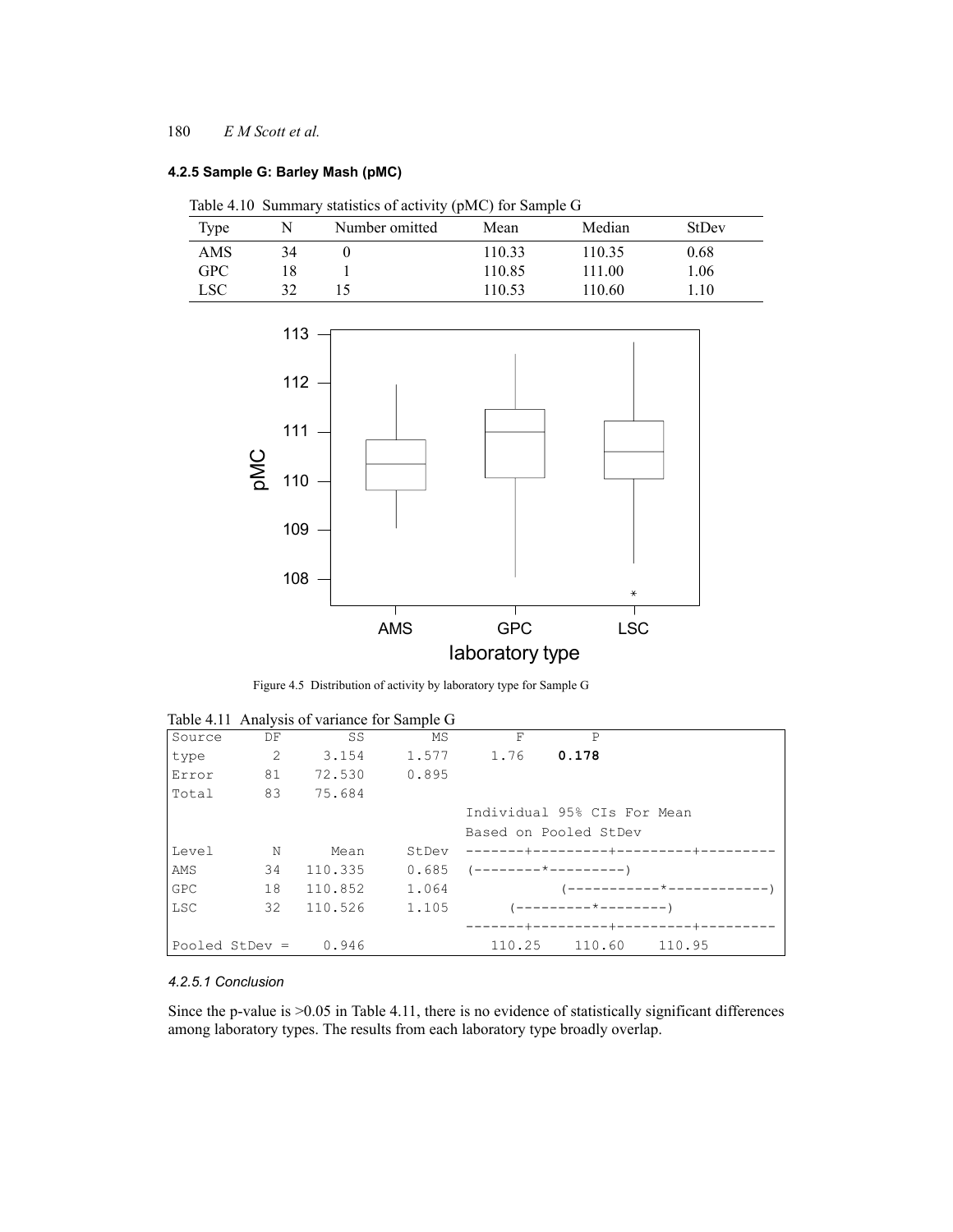### **4.2.6 Sample J: Barley Mash**

|  |  |  |  |  | Table 4.12 Summary statistics of activity (pMC) for Sample J |  |
|--|--|--|--|--|--------------------------------------------------------------|--|
|--|--|--|--|--|--------------------------------------------------------------|--|

| Type       | N  | <u>.</u><br>Number omitted | Mean   | Median | <b>StDev</b> |
|------------|----|----------------------------|--------|--------|--------------|
| AMS        | 35 |                            | 110.58 | 110.56 | 0.61         |
| <b>GPC</b> |    |                            | 110.60 | 110.70 | 0.83         |
| LSC        | 34 |                            | 110.63 | 110.84 | l.20         |



Figure 4.6 Distribution of activity by laboratory type for Sample J

| Source     | DF               | SS      | MS    | F      | P                           |                                      |        |
|------------|------------------|---------|-------|--------|-----------------------------|--------------------------------------|--------|
| type       | 2                | 0.047   | 0.024 | 0.03   | 0.973                       |                                      |        |
| Error      | 84               | 71.700  | 0.854 |        |                             |                                      |        |
| Total      | 86               | 71.748  |       |        |                             |                                      |        |
|            |                  |         |       |        | Individual 95% CIs For Mean |                                      |        |
|            |                  |         |       |        | Based on Pooled StDev       |                                      |        |
| Level      | N                | Mean    | StDev |        |                             | ----+---------+----------+-------+-- |        |
| AMS        | 35               | 110.583 | 0.606 |        |                             | (-----------*------------)           |        |
| <b>GPC</b> | 18               | 110.600 | 0.834 |        |                             |                                      |        |
| <b>LSC</b> | 34               | 110.635 | 1.198 |        |                             | (-----------*-------------)          |        |
|            |                  |         |       |        | -----+--------+-            |                                      |        |
|            | Pooled StDev $=$ | 0.924   |       | 110.25 | 110.50                      | 110.75                               | 111.00 |

Table 4.13 Analysis of variance for Sample J

# *4.2.6.1 Conclusion*

Since the p-value is >0.05 in Table 4.13, there is no evidence of statistically significant differences among laboratory types. The results from each laboratory type broadly overlap.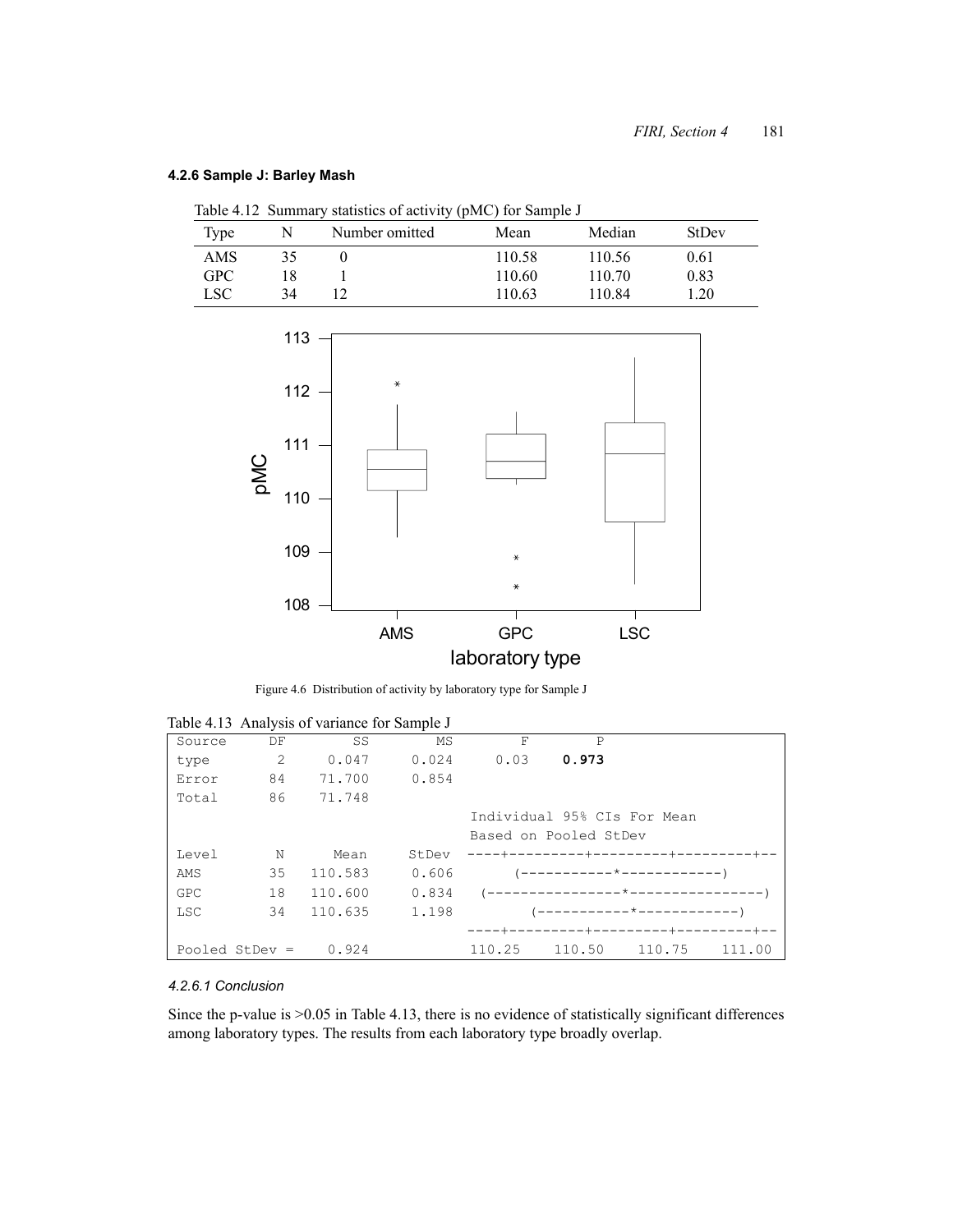#### **4.2.7 Sample H: Hohenheim Wood**

| Table 4.14 Summary statistics of age for Sample H |  |  |  |  |
|---------------------------------------------------|--|--|--|--|
|                                                   |  |  |  |  |

| Type       |     | Number omitted | Mean   | Median | StDev |
|------------|-----|----------------|--------|--------|-------|
| AMS        | 36  |                | 2228.7 | 2230.0 | 48.2  |
| <b>GPC</b> | 1 Q |                | 2221.7 | 2200.0 | 95.4  |
| LSC        | 33  |                | 2233.7 | 2230.0 | 98.1  |



Figure 4.7 Distribution of age by laboratory type for Sample H

|            |                  | Tuble 1.15 Thinkly 515 OF Variance for Bample II |       |      |                               |      |
|------------|------------------|--------------------------------------------------|-------|------|-------------------------------|------|
| Source     | DF               | SS                                               | MS    | F    | P                             |      |
| type       | 2                | 1742                                             | 871   | 0.13 | 0.875                         |      |
| Error      | 85               | 553268                                           | 6509  |      |                               |      |
| Total      | 87               | 555011                                           |       |      |                               |      |
|            |                  |                                                  |       |      | Individual 95% CIs For Mean   |      |
|            |                  |                                                  |       |      | Based on Pooled StDev         |      |
| Level      | N                | Mean                                             | StDev |      | -----+---------+--------+-    |      |
| AMS        | 36               | 2228.7                                           | 48.2  |      | ---------*----------          |      |
| <b>GPC</b> | 19               | 2221.7                                           | 95.4  |      | ---------------*------------- |      |
| LSC        | 33               | 2233.7                                           | 98.1  |      | ---------*-----------         |      |
|            |                  |                                                  |       |      | --------+--------+-           |      |
|            | Pooled StDev $=$ | 80.7                                             |       | 2200 | 2225                          | 2250 |

|  |  | Table 4.15 Analysis of variance for Sample H |  |  |  |
|--|--|----------------------------------------------|--|--|--|
|--|--|----------------------------------------------|--|--|--|

# *4.2.7.1 Conclusion*

Since the p-value is  $>0.05$  in Table 4.15, there is no evidence of statistically significant differences among laboratory types. The results from each laboratory type broadly overlap.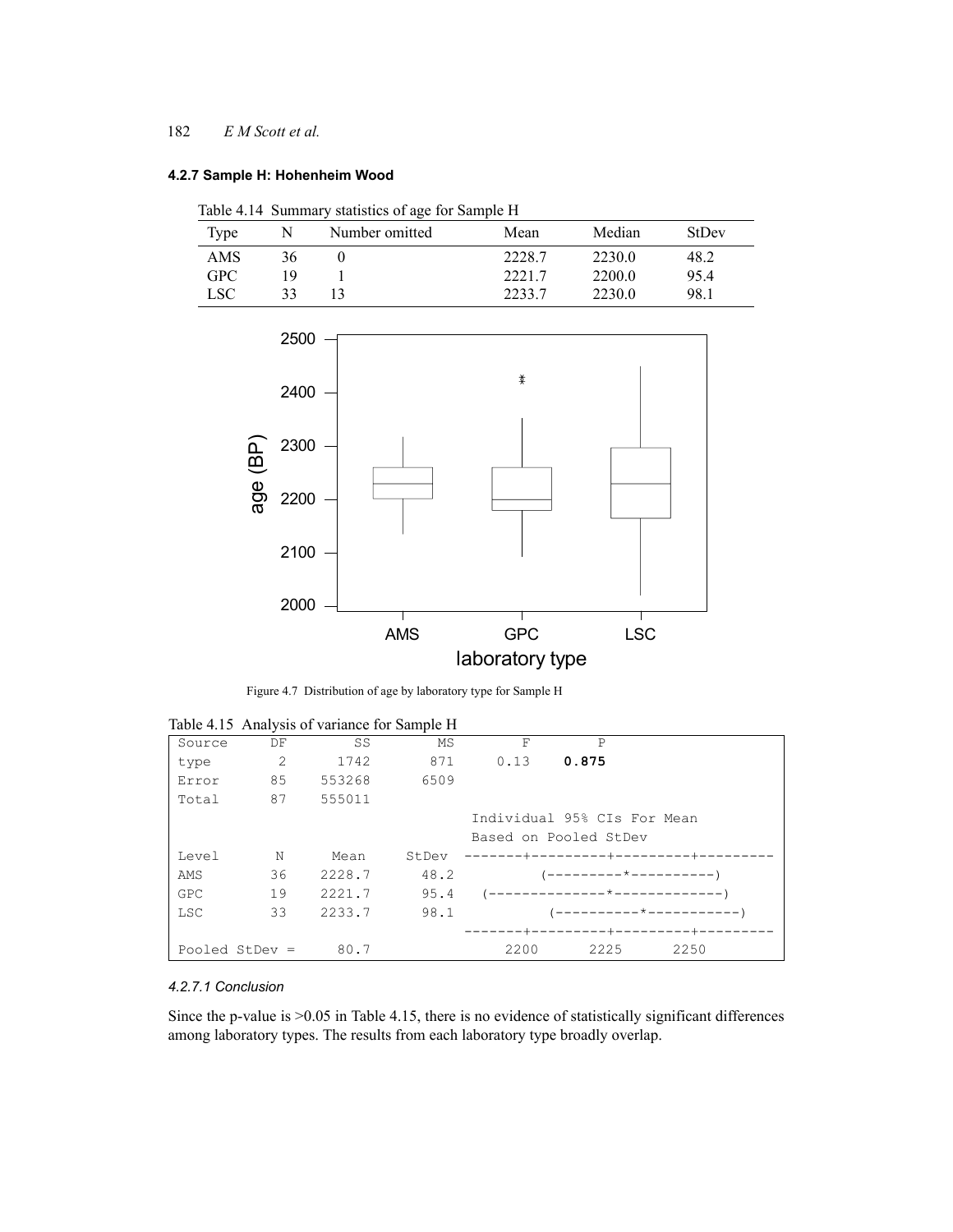# **4.2.8 Sample I: Belfast Cellulose**

|                  |    | Table 4.16 Summary statistics of age for Sample I |        |        |              |
|------------------|----|---------------------------------------------------|--------|--------|--------------|
| Type             | N  | Number omitted                                    | Mean   | Median | <b>StDev</b> |
| AMS              | 35 |                                                   | 44991  | 4490.0 | 74.1         |
| <b>GPC</b>       | 16 |                                                   | 4438.0 | 4450.0 | 68.6         |
| LSC <sup>.</sup> | 35 |                                                   | 4508.4 | 4520.0 | 128.1        |
|                  |    |                                                   |        |        |              |



Figure 4.8 Distribution of age by laboratory type for Sample I

|                  |    | Table 4.17 Analysis of variance for Sample 1 |       |      |                       |                                  |      |  |
|------------------|----|----------------------------------------------|-------|------|-----------------------|----------------------------------|------|--|
| Source           | DF | SS                                           | MS    | F    | P                     |                                  |      |  |
| type             | 2  | 57840                                        | 28920 | 2.94 | 0.058                 |                                  |      |  |
| Error            | 83 | 815080                                       | 9820  |      |                       |                                  |      |  |
| Total            | 85 | 872921                                       |       |      |                       |                                  |      |  |
|                  |    |                                              |       |      |                       | Individual 95% CIs For Mean      |      |  |
|                  |    |                                              |       |      | Based on Pooled StDev |                                  |      |  |
| Level            | N  | Mean                                         | StDev |      |                       | ---+---------+------------------ |      |  |
| AMS              | 35 | 4499.1                                       | 74.1  |      |                       | ( — — — — — * — — — — — )        |      |  |
| <b>GPC</b>       | 16 | 4438.0                                       | 68.6  |      | '---------*--------)  |                                  |      |  |
| <b>LSC</b>       | 35 | 4508.4                                       | 128.1 |      |                       | $-----+---+---)$                 |      |  |
|                  |    |                                              |       |      |                       |                                  |      |  |
| Pooled StDev $=$ |    | 99.1                                         |       | 4400 | 4450                  | 4500                             | 4550 |  |

Table 4.17 Analysis of variance for Sample I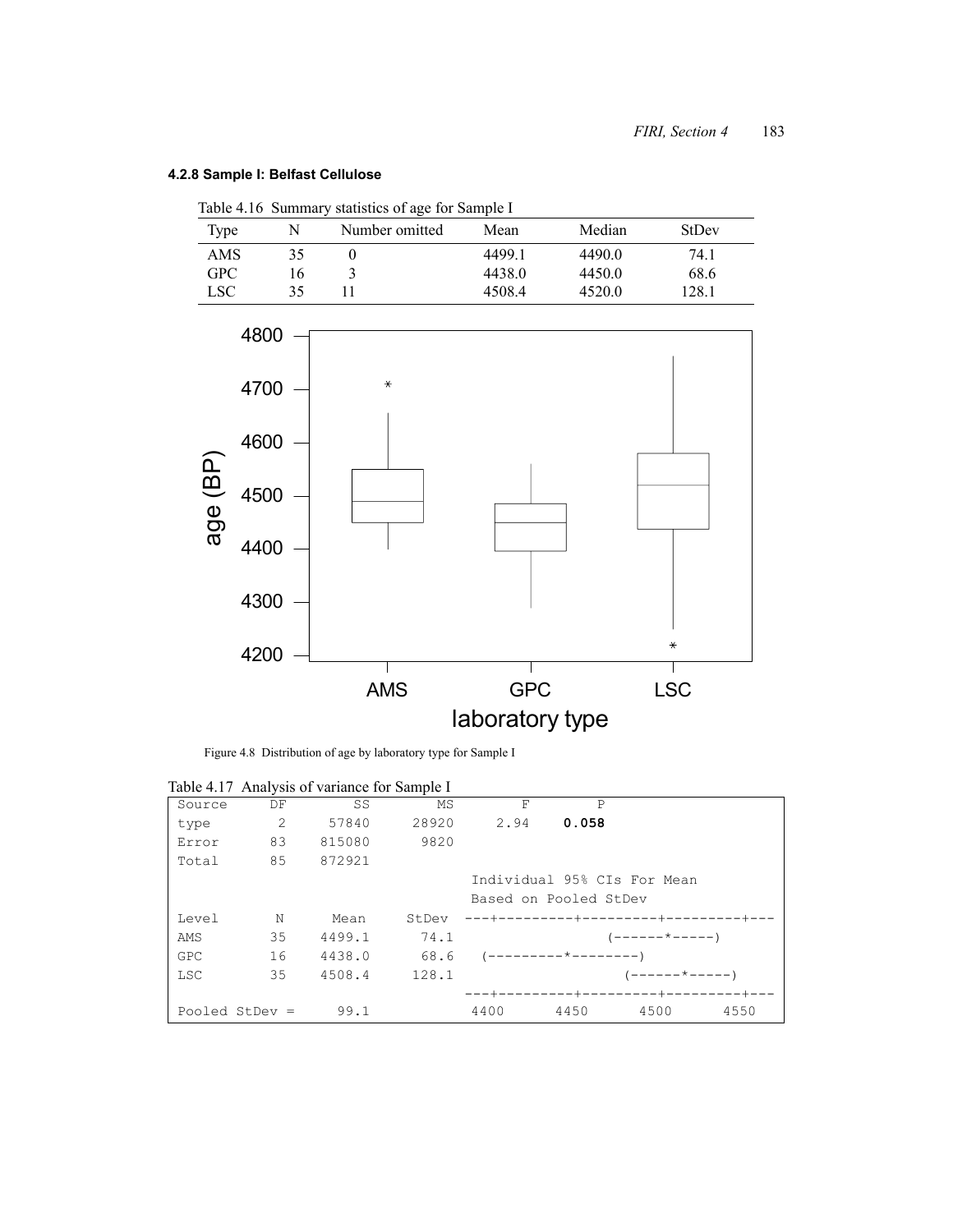#### *4.2.8.1 Conclusion*

A statistically significant difference (at 10%) is found among the laboratory types. GPC laboratories quote an average age that is lower than either AMS or LSC laboratories.

#### **4.2.9 Conclusions**

In the case of Samples F and I, a statistically significant difference among the laboratory types was found at a 10% level. In general for all other samples, there is no evidence of a difference, on average, among laboratory types. We can conclude that laboratories are comparable on the average age/activity. However, where we have seen lack of comparability is in the number of outliers, with LSC laboratories (as can be seen from the preceding tables) having by far the largest number of measurements omitted. The other striking feature from the tables is the comparison of the standard deviations, which provide a measure of the scatter or variation in the population. In all cases, the AMS laboratory results have the smallest variation, in some cases by as much as a factor of 2.

#### **4.3 MODERN STANDARD AND BACKGROUND MATERIAL AS SOURCES OF VARIATION**

Two other factors of potential use in explaining the observed variation are the background and modern standard materials used. This section, thus, explores these 2 factors, with the reporting format identical to that used in Section 4.2. The classification of materials (and the analysis code used) is given below

Table 4.18 Coding for a) modern standard material and b) background material

| Original description | Analysis classification/level |
|----------------------|-------------------------------|
| ANU sucrose          | ASuc                          |
| Benzene              | Benz(ene)                     |
| NIST OxI             | NBS1                          |
| NIST OxII            | NBS <sub>2</sub>              |
| $GIN/HD-95,C-3$      | Other                         |
| NIST <sub>1/II</sub> | NBS <sub>12</sub>             |

a) Coding for modern standard material

b) Coding for background material

| Original description   | Analysis classification |
|------------------------|-------------------------|
| Anthracite             | Anth(racite)            |
| Benzene                | Benz(ene)               |
| Calcite                | Calc(ite)               |
| Charcoal               | Charc(oal)              |
| Bituminous coal        | Coal                    |
| Graphite               | Graphite                |
| Doublespar/IAEA C1     | Marble                  |
| IAEA C4/wood/limestone | Other                   |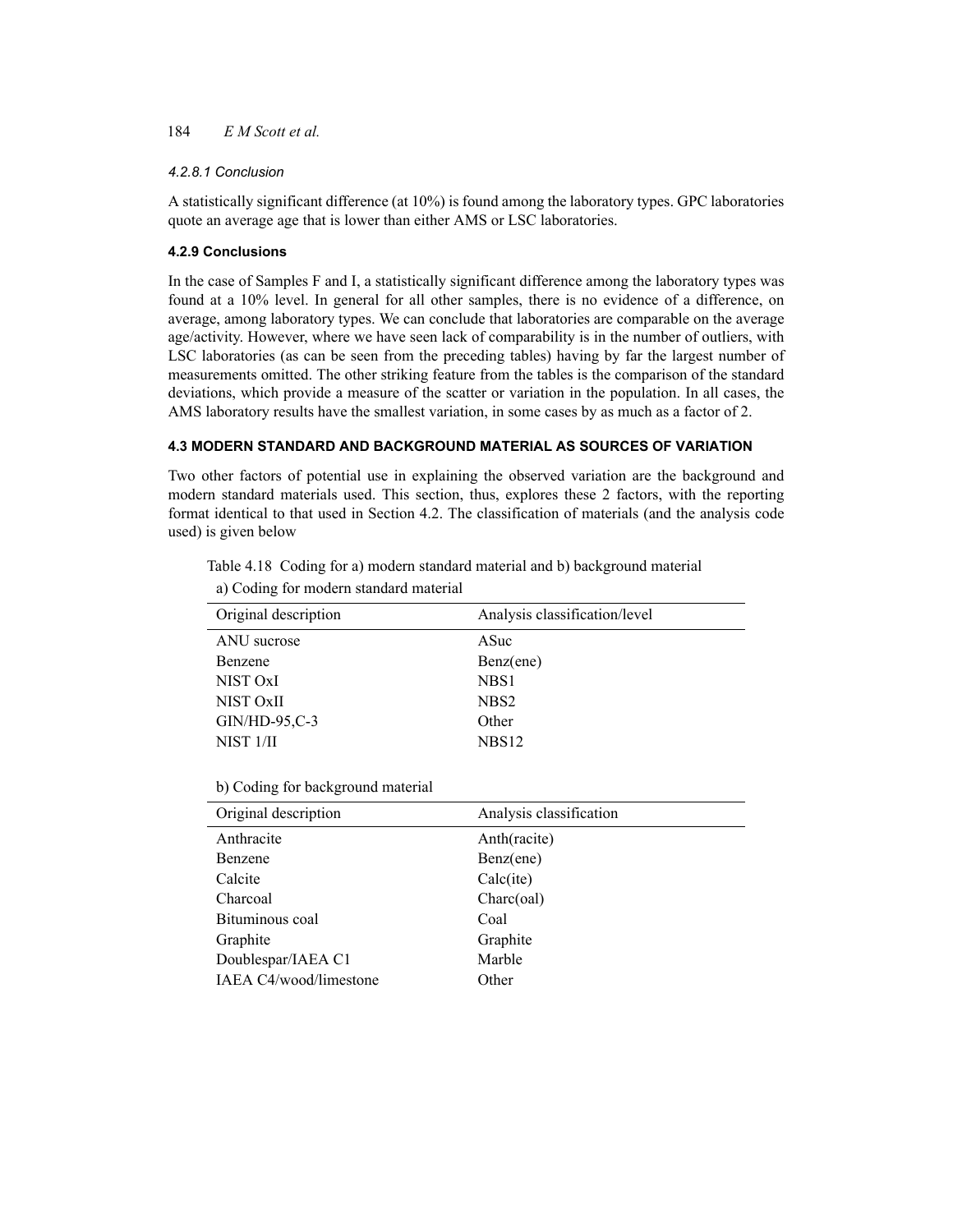|                   |    | Table 4.19a Descriptive statistics for age by modern standard used |        |        |              |
|-------------------|----|--------------------------------------------------------------------|--------|--------|--------------|
| Standard          | N  | Number omitted                                                     | Mean   | Median | <b>StDev</b> |
| ASuc              | 8  |                                                                    | 18,294 | 18,225 | 217          |
| Benz              |    | 2                                                                  | 17,918 | 17,820 | 211          |
| NBS1              | 25 | 5                                                                  | 18,143 | 18,180 | 215          |
| NBS <sub>12</sub> | 9  | $\theta$                                                           | 18,123 | 18,100 | 188          |
| NBS <sub>2</sub>  | 27 | 2                                                                  | 18.149 | 18,120 | 231          |
| Other             |    | $\theta$                                                           | 18,107 | 18,138 | 248          |
| Unknown           |    |                                                                    | 18,115 | 18,140 | 135          |
|                   |    |                                                                    |        |        |              |

#### **4.3.1 Sample C: Marine Turbidite**

Table 4.19a Descriptive statistics for age by modern standard used

| Table 4.19b Descriptive statistics for age by background material used |  |  |  |
|------------------------------------------------------------------------|--|--|--|
|                                                                        |  |  |  |

| Background | N  | Number omitted | Mean   | Median | <b>StDev</b> |
|------------|----|----------------|--------|--------|--------------|
| Anth       | 12 | $\theta$       | 18,118 | 18,191 | 304          |
| Benz       | 14 | 3              | 18,070 | 18,120 | 205          |
| Calc       |    | $\theta$       | 18,347 | 18,230 | 229          |
| Coal       | 4  | $\theta$       | 18,095 | 18,144 | 139          |
| Graph      | 2  |                | 18,240 | 18,240 | 189          |
| Marble     | 22 | 3              | 18,162 | 18,145 | 207          |
| Other      | 14 | 3              | 18,157 | 18,227 | 216          |
| Unknown    | 13 |                | 18,163 | 18,160 | 178          |

*4.3.1.1 Graphical Analysis*



Figure 4.9a Distribution of age (yr BP) by modern standard material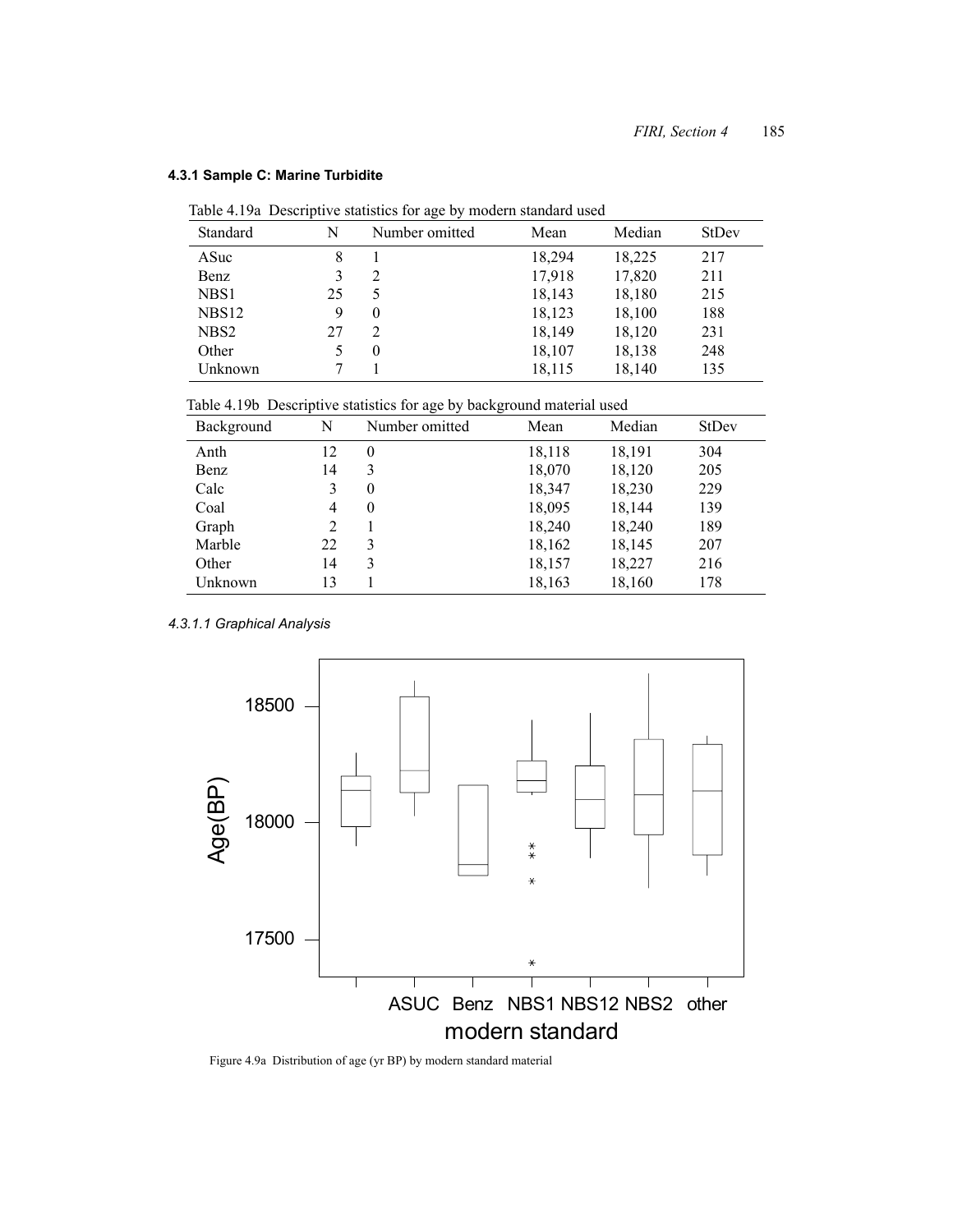

Figure 4.9b Distribution of age by background material

#### *4.3.1.2 Formal Analysis*

The formal analysis is carried out using a one-way analysis of variance (ANOVA); the hypothesis of interest is that the mean 14C age is the same, irrespective of the modern standard or background material. The results are again summarized by the p-value.

| Source | DF               | SS      | МS    | F     | P                           |                       |       |
|--------|------------------|---------|-------|-------|-----------------------------|-----------------------|-------|
| Age    | 5                | 342707  | 68541 | 1.41  | 0.230                       |                       |       |
| Error  | 71               | 3442176 | 48481 |       |                             |                       |       |
| Total  | 76               | 3784883 |       |       |                             |                       |       |
|        |                  |         |       |       | Individual 95% CIs For Mean |                       |       |
|        |                  |         |       |       | Based on Pooled StDev       |                       |       |
| Level  | N                | Mean    | StDev |       | ----+-                      |                       |       |
| ASUC   | 8                | 18294   | 217   |       |                             | $(----- + - - - - -)$ |       |
| Benz   | 3                | 17918   | 211   |       | '---------*---------)       |                       |       |
| NBS1   | 25               | 18143   | 215   |       |                             | $(- - - \times - -)$  |       |
| NBS12  | 9                | 18123   | 188   |       |                             | $(----+---)$          |       |
| NBS2   | 27               | 18149   | 231   |       |                             | $(- - * - -)$         |       |
| other  | 5                | 18107   | 248   |       |                             | $------+------$ )     |       |
|        |                  |         |       |       |                             |                       |       |
|        | Pooled StDev $=$ | 220     |       | 17750 | 18000                       | 18250                 | 18500 |

| Table 4.20a Analysis of variance of age by modern standard |  |  |  |  |  |  |
|------------------------------------------------------------|--|--|--|--|--|--|
|------------------------------------------------------------|--|--|--|--|--|--|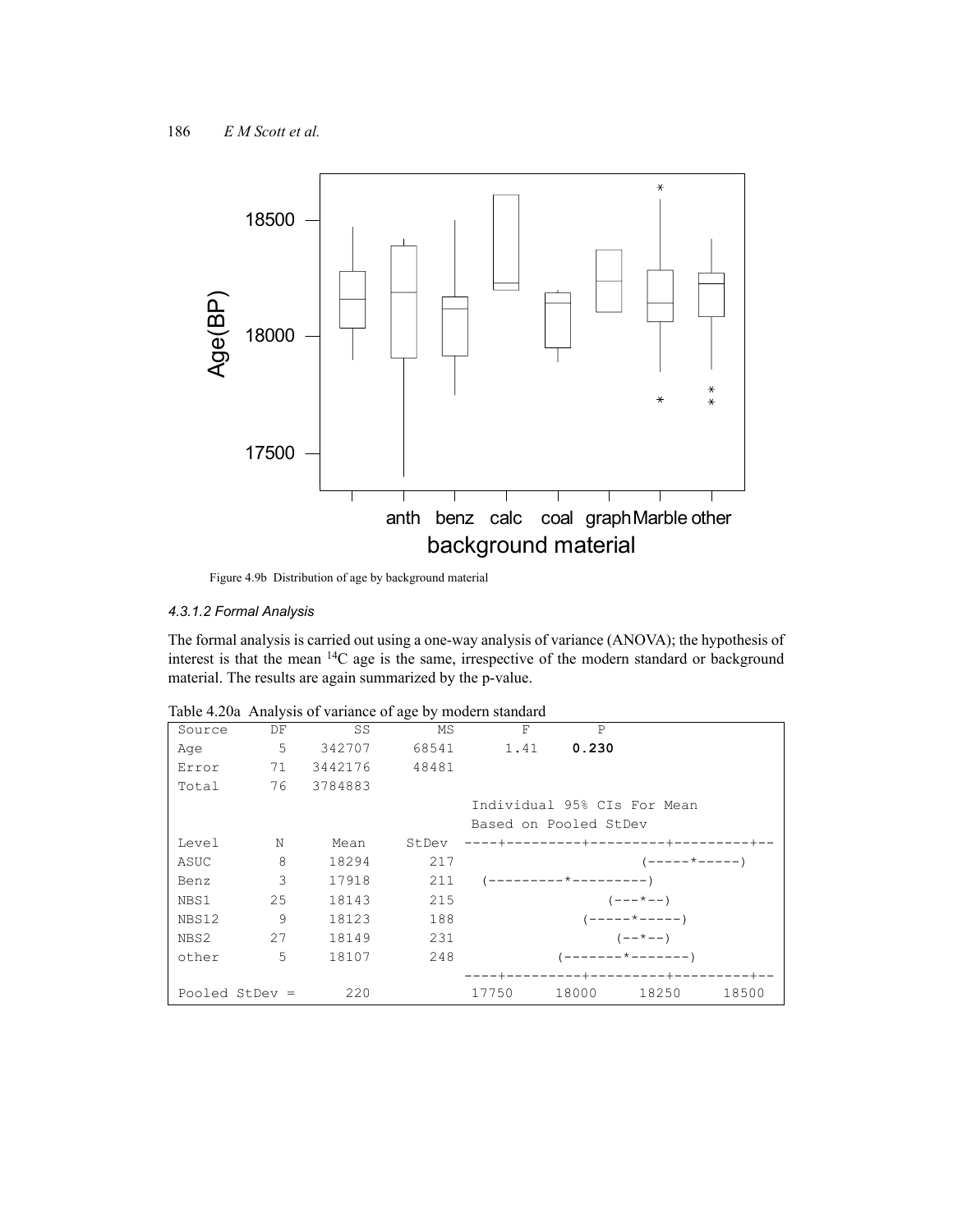| Source | DF              | SS      | MS    | $\rm F$ | $\mathsf{P}$                 |       |
|--------|-----------------|---------|-------|---------|------------------------------|-------|
| Aqe    | 6               | 244377  | 40729 | 0.80    | 0.576                        |       |
| Error  | 64              | 3271008 | 51109 |         |                              |       |
| Total  | 70              | 3515384 |       |         |                              |       |
|        |                 |         |       |         | Individual 95% CIs For Mean  |       |
|        |                 |         |       |         | Based on Pooled StDev        |       |
| Level  | $\mathbb N$     | Mean    | StDev |         | -------+---------+--------   |       |
| anth   | 12 <sup>°</sup> | 18118   | 304   |         | $(----+---+---)$             |       |
| benz   | 14              | 18070   | 205   |         |                              |       |
| calc   | 3               | 18347   | 229   |         |                              |       |
| coal   | $\overline{4}$  | 18095   | 139   |         |                              |       |
| graph  | $\overline{2}$  | 18240   | 189   |         | --------------*------------- |       |
| Marble | 22              | 18162   | 207   |         | $(----+---)$                 |       |
| other  | 14              | 18157   | 216   |         | $(----- + - - - - -)$        |       |
|        |                 |         |       |         |                              |       |
|        | Pooled StDev =  | 226     |       | 18000   | 18200                        | 18400 |

Table 4.20b Analysis of variance of age by background material

#### *4.3.1.3 Conclusion*

For Sample C, there is no evidence that either the modern standard or background material used is a statistically significant factor in explaining the variation observed (p-value >0.05 in both cases).

#### **4.3.2 Sample D: Belfast Wood**

| Table 4.21a Descriptive statistics age by modern standard material |  |
|--------------------------------------------------------------------|--|
|                                                                    |  |

| Standard          | N  | Number omitted              | Mean   | Median | StDev |
|-------------------|----|-----------------------------|--------|--------|-------|
| ASUC              | 6  |                             | 4558.5 | 4565.0 | 95.4  |
| Benz              | 3  | 3                           | 4416.7 | 4420.0 | 90.0  |
| NBS1              | 28 | 3                           | 4505.4 | 4510.5 | 52.9  |
| NBS <sub>12</sub> | 7  | $\theta$                    | 4567.7 | 4550.0 | 51.4  |
| NBS <sub>2</sub>  | 37 | 3                           | 4537.8 | 4540.0 | 82.6  |
| Other             |    |                             | 4485.4 | 4482.0 | 35.3  |
| Unknown           | 10 | $\mathcal{D}_{\mathcal{L}}$ | 4516.8 | 4517.0 | 108.1 |

Table 4.21b Descriptive statistics age by background material

| Background | N  | Number omitted | Mean   | Median | <b>StDev</b> |
|------------|----|----------------|--------|--------|--------------|
| Anth       | 19 |                | 4530.3 | 4511.0 | 74.2         |
| Benz       | 14 | $\overline{4}$ | 4515.1 | 4502.5 | 124.6        |
| Calc       | 2  | $\theta$       | 4530.0 | 4530.0 | 28.3         |
| Charc      | 2  | $\theta$       | 4525.0 | 4525.0 | 134.4        |
| Coal       | 11 | $\theta$       | 4487.9 | 4510.0 | 55.9         |
| Graph      | 9  | $\theta$       | 4513.7 | 4500.0 | 41.9         |
| Marble     | 6  | 2              | 4505.5 | 4527.5 | 102.9        |
| Other      | 18 | 3              | 4521.7 | 4519.0 | 56.6         |
| Unknown    | 17 | 3              | 4551.8 | 4540.0 | 74.6         |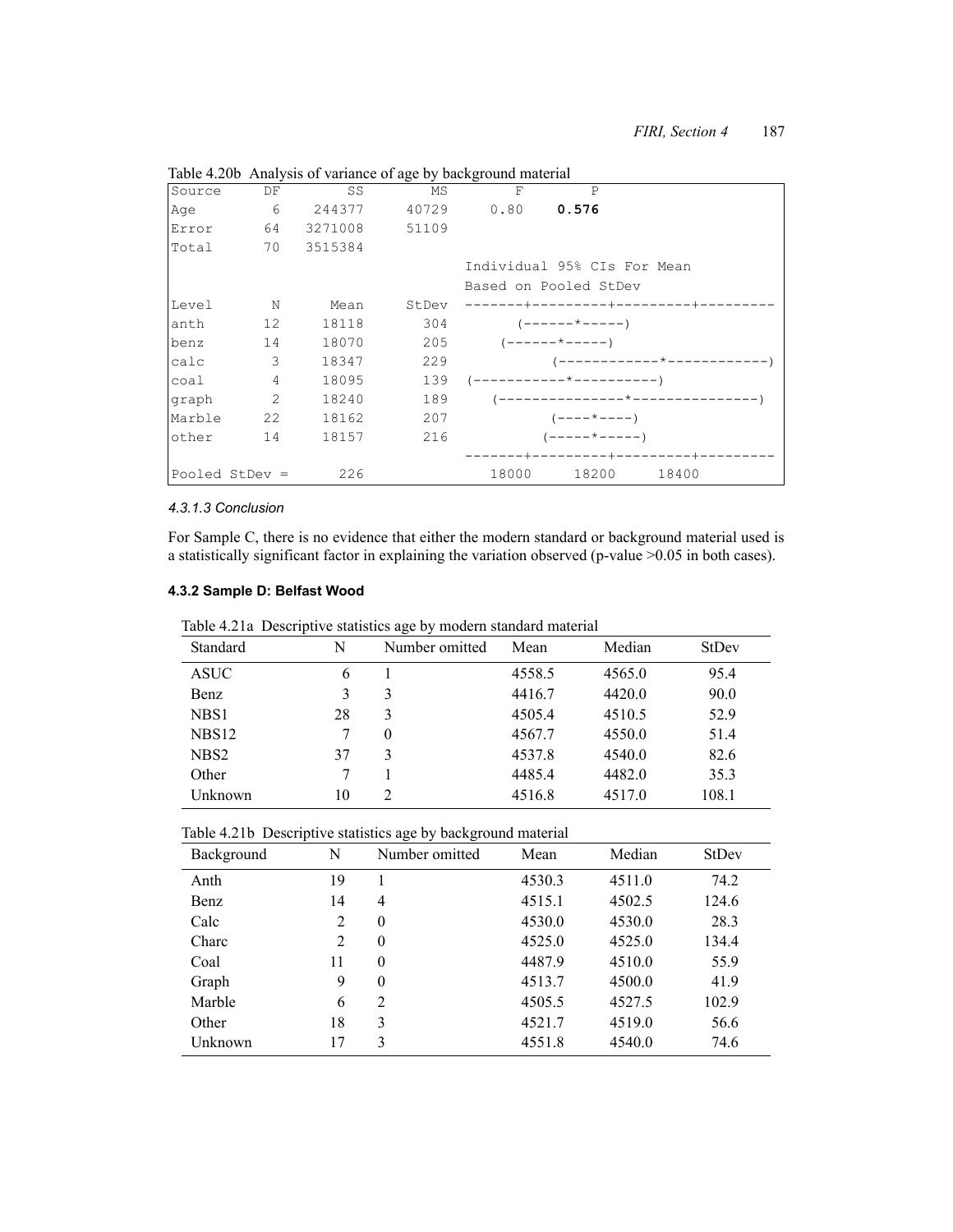# *4.3.2.1 Graphical Analysis*



Figure 4.10a Distribution of age by background material



Figure 4.10b Distribution of age by modern standard material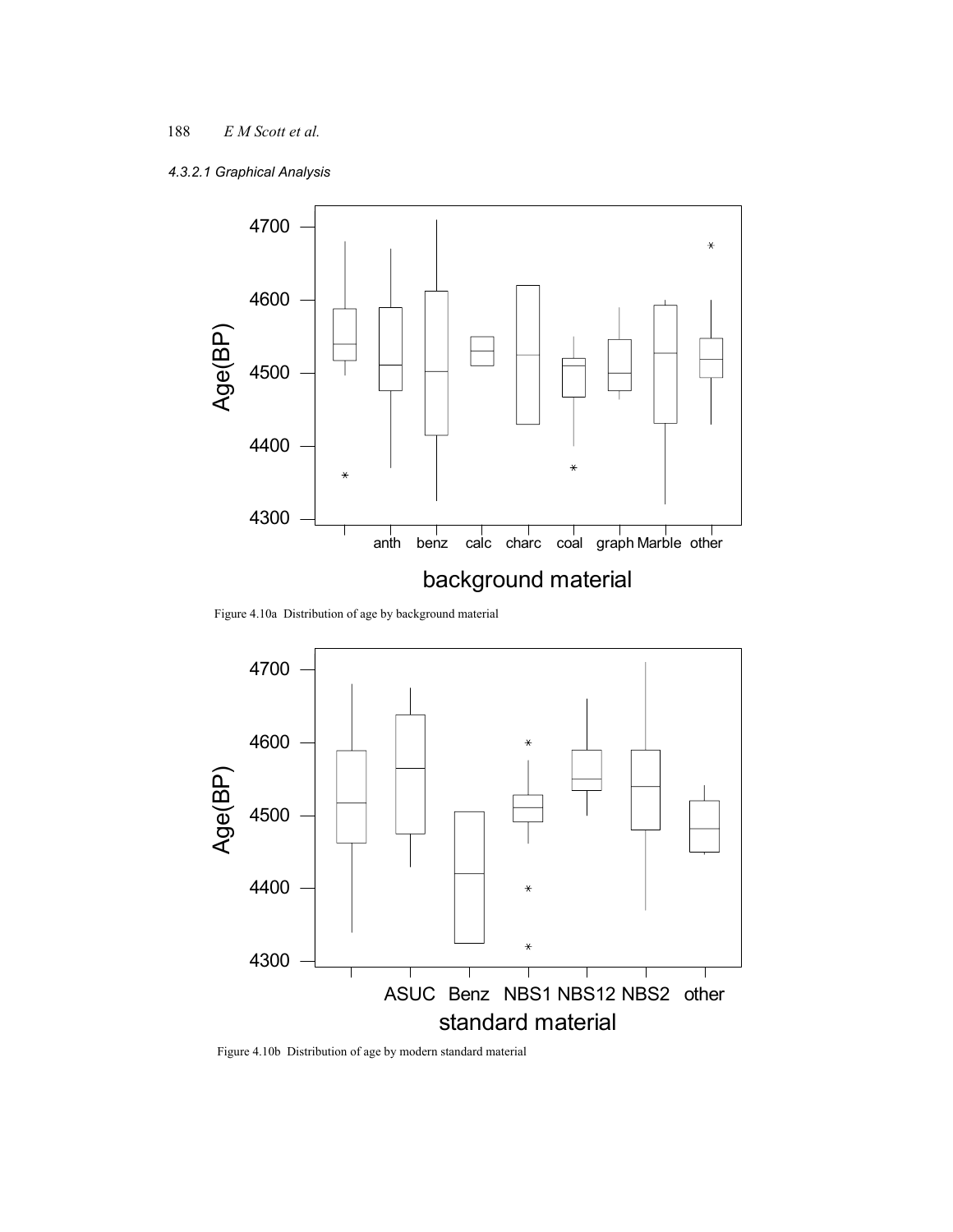#### *4.3.2.2 Formal Analysis*

|                  |    |        |       | Table 4.22a Analysis of variance of age by modern standard material |                                 |                          |
|------------------|----|--------|-------|---------------------------------------------------------------------|---------------------------------|--------------------------|
| Source           | DF | SS     | MS    | F                                                                   | P                               |                          |
| age              | 5  | 82173  | 16435 | 3.32                                                                | 0.009                           |                          |
| Error            | 82 | 406320 | 4955  |                                                                     |                                 |                          |
| Total            | 87 | 488493 |       |                                                                     |                                 |                          |
|                  |    |        |       |                                                                     | Individual 95% CIs For Mean     |                          |
|                  |    |        |       |                                                                     | Based on Pooled StDev           |                          |
| Level            | N  | Mean   | StDev |                                                                     |                                 |                          |
| ASUC             | 6  | 4558.5 | 95.4  |                                                                     |                                 | $(----- +-----$          |
| Benz             | 3  | 4416.7 | 90.0  |                                                                     |                                 |                          |
| NBS1             | 28 | 4505.4 | 52.9  |                                                                     | $(- - * - -)$                   |                          |
| NBS12            | 7  | 4567.7 | 51.4  |                                                                     |                                 | $(----- + ---- - - - -)$ |
| NBS2             | 37 | 4537.8 | 82.6  |                                                                     | $(- - * - -)$                   |                          |
| other            | 7  | 4485.4 | 35.3  |                                                                     | $(-----+-----)$                 |                          |
|                  |    |        |       |                                                                     | ------+-------<br>-+---------+- |                          |
| Pooled StDev $=$ |    | 70.4   |       | 4400                                                                | 4560<br>4480                    |                          |

Table 4.22b Analysis of variance of age by background material

| Source           | DF | SS     | MS    | F                           | $\mathsf{P}$             |                                 |      |  |
|------------------|----|--------|-------|-----------------------------|--------------------------|---------------------------------|------|--|
| age              | 7  | 14421  | 2060  | 0.32                        | 0.944                    |                                 |      |  |
| Error            | 73 | 472634 | 6474  |                             |                          |                                 |      |  |
| Total            | 80 | 487055 |       |                             |                          |                                 |      |  |
|                  |    |        |       | Individual 95% CIs For Mean |                          |                                 |      |  |
|                  |    |        |       | Based on Pooled StDev       |                          |                                 |      |  |
| Level            | N  | Mean   | StDev |                             |                          |                                 |      |  |
| anth             | 19 | 4530.3 | 74.2  |                             |                          | $(----+---)$                    |      |  |
| benz             | 14 | 4515.1 | 124.6 |                             | $(----+---)$             |                                 |      |  |
| calc             | 2  | 4530.0 | 28.3  |                             |                          | --------------*---------------  |      |  |
| charc            | 2  | 4525.0 | 134.4 |                             |                          | --------------*---------------- |      |  |
| coal             | 11 | 4487.9 | 55.9  |                             | $(----- + ---- - - - -)$ |                                 |      |  |
| graph            | 9  | 4513.7 | 41.9  |                             | $(----- + ---- + ----)$  |                                 |      |  |
| Marble           | 6  | 4505.5 | 102.9 |                             |                          |                                 |      |  |
| other            | 18 | 4521.7 | 56.6  |                             | $(----+---)$             |                                 |      |  |
|                  |    |        |       |                             |                          | ------+---------+--------+      |      |  |
| Pooled StDev $=$ |    | 80.5   |       | 4480                        |                          | 4550                            | 4620 |  |

#### *4.3.2.3 Conclusions*

For Sample D, the modern standard is found to be statistically significant in explaining the observed variation. There are statistically significant differences among the mean ages for results based on the different modern standards. The modern standard material as a factor accounts for approximately 17% of the total variation observed. Laboratories using benzene as a modern standard material quote, on average, lower ages for this sample. The background material was not found statistically significant.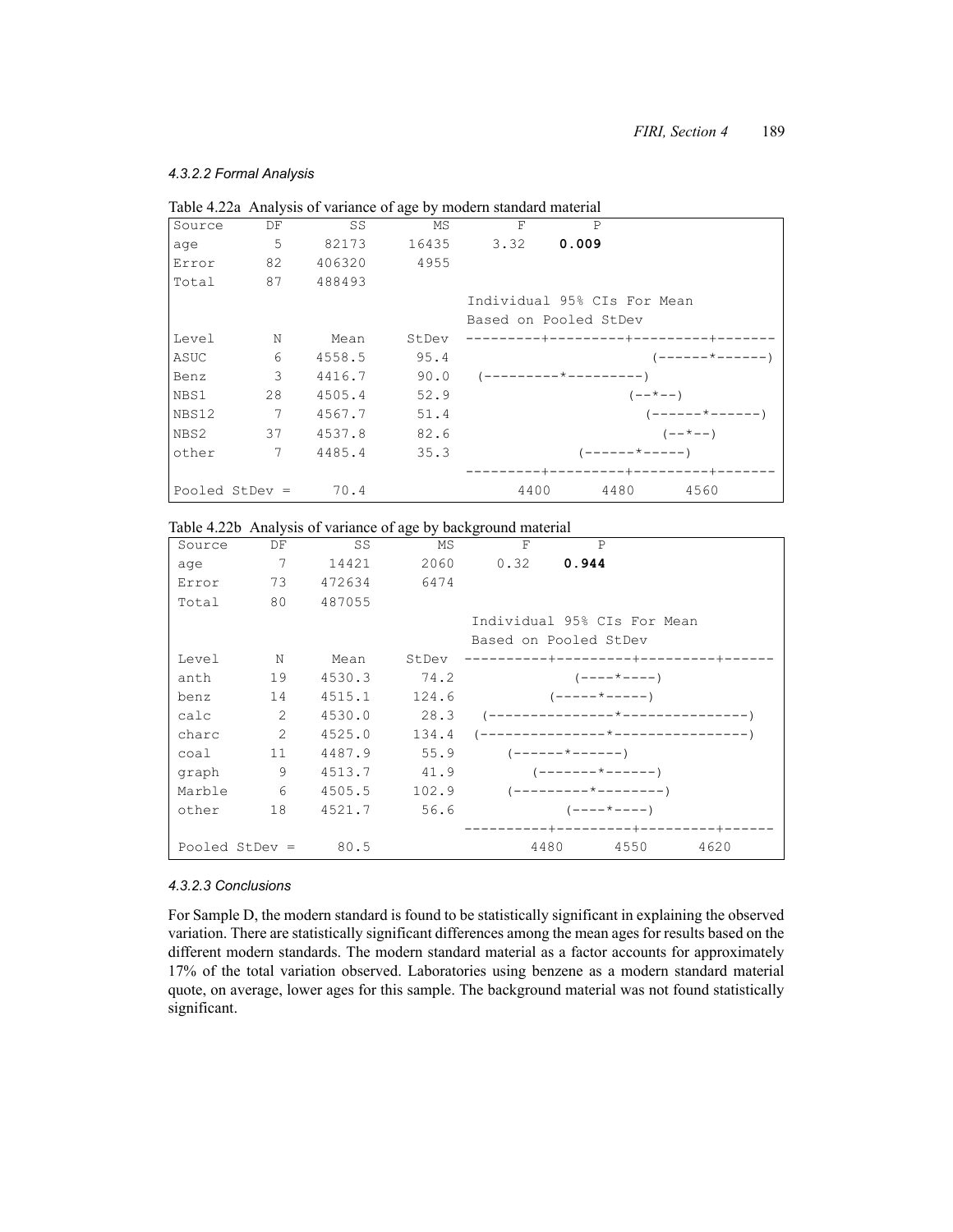#### **4.3.3 Sample F: Belfast Wood**

| Table 4.23a Descriptive statistics: age by background material |  |  |  |
|----------------------------------------------------------------|--|--|--|
|                                                                |  |  |  |

| Background | N              | Number omitted | Mean   | Median | <b>StDev</b> |
|------------|----------------|----------------|--------|--------|--------------|
| Anth       | 16             | 3              | 4507.9 | 4502.0 | 83.0         |
| Benz       | 14             | 4              | 4507.1 | 4495.0 | 82.4         |
| Calc       | $\overline{2}$ | $\theta$       | 4472.5 | 4472.5 | 46.0         |
| Charc      | $\overline{2}$ | $\theta$       | 4525.0 | 4525.0 | 91.9         |
| Coal       | 8              |                | 4461.8 | 4477.0 | 71.4         |
| Graph      | 10             |                | 4554.9 | 4555.0 | 73.8         |
| Marble     | 6              | 2              | 4551.8 | 4550.0 | 98.9         |
| Other      | 18             | $\overline{c}$ | 4519.1 | 4511.5 | 66.6         |
| Unknown    | 14             | 3              | 4488.9 | 4491.5 | 69.4         |

Table 4.23b Descriptive statistics: age by modern standard

|                   |    | ັ              |        |        |              |
|-------------------|----|----------------|--------|--------|--------------|
| Standard          | N  | Number omitted | Mean   | Median | <b>StDev</b> |
| Asuc              |    | 3              | 4546.0 | 4550.0 | 63.5         |
| Benz              |    |                | 4470.2 | 4459.0 | 116.0        |
| NBS1              | 28 | 3              | 4502.4 | 4497.0 | 48.0         |
| NBS <sub>12</sub> | 9  | $\theta$       | 4566.3 | 4550.0 | 63.8         |
| NBS <sub>2</sub>  | 29 | 6              | 4518.4 | 4513.0 | 97.4         |
| Other             | 8  | $\theta$       | 4503.3 | 4487.0 | 42.1         |
| Unknown           | 6  |                | 4442.8 | 4460.0 | 59.4         |

*4.3.3.1 Graphical Analysis*



Figure 4.11a Distribution of age by modern standard material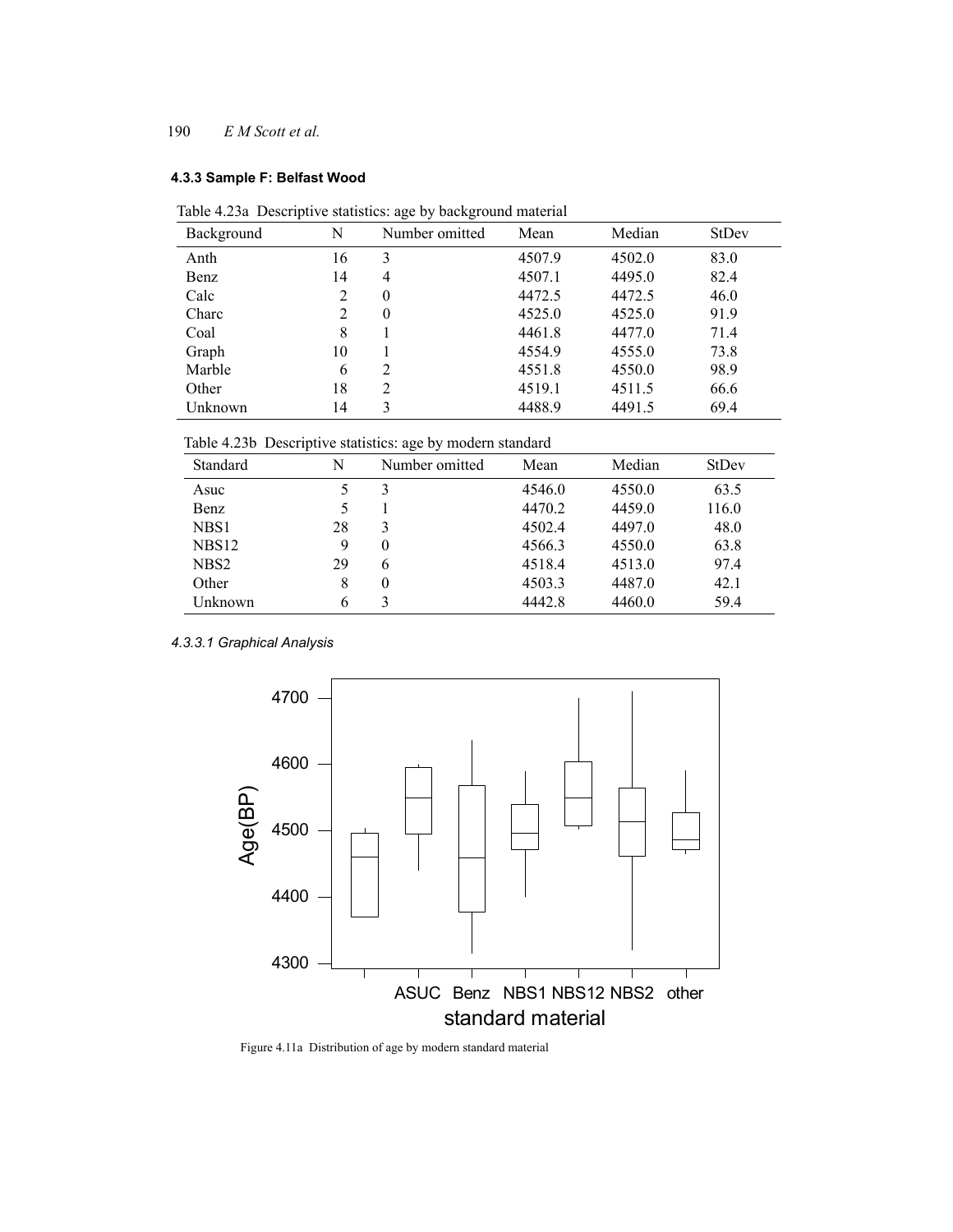

Figure 4.11b Distribution of age by background material

# *4.3.3.2 Formal Analysis*

| Source           | DF             | SS        | MS    | F    | $\mathsf{P}$                |                              |      |
|------------------|----------------|-----------|-------|------|-----------------------------|------------------------------|------|
| age              | 7              | 52484     | 7498  | 1.24 | 0.294                       |                              |      |
| Error            |                | 68 411176 | 6047  |      |                             |                              |      |
| Total            |                | 75 463660 |       |      |                             |                              |      |
|                  |                |           |       |      | Individual 95% CIs For Mean |                              |      |
|                  |                |           |       |      | Based on Pooled StDev       |                              |      |
| Level            | N              | Mean      | StDev |      |                             | -------+---------+--------+- |      |
| anth             | 16             | 4507.9    | 83.0  |      | $(- - - \times - - - -)$    |                              |      |
| benz             |                | 14 4507.1 | 82.4  |      | $(----+----)$               |                              |      |
| calc             | $\overline{2}$ | 4472.5    |       |      |                             |                              |      |
| charc            | 2              | 4525.0    | 91.9  |      |                             |                              |      |
| coal             | 8              | 4461.8    | 71.4  |      | $(----- +-----$             |                              |      |
| graph            | 10             | 4554.9    | 73.8  |      |                             | $(----+---)$                 |      |
| Marble           |                | 6 4551.8  | 98.9  |      |                             | $(------+------)$            |      |
| other            | 18             | 4519.1    | 66.6  |      |                             | $(----+---)$                 |      |
|                  |                |           |       |      |                             | --+---------+-               |      |
| Pooled StDev $=$ |                | 77.8      |       | 4400 | 4480                        | 4560                         | 4640 |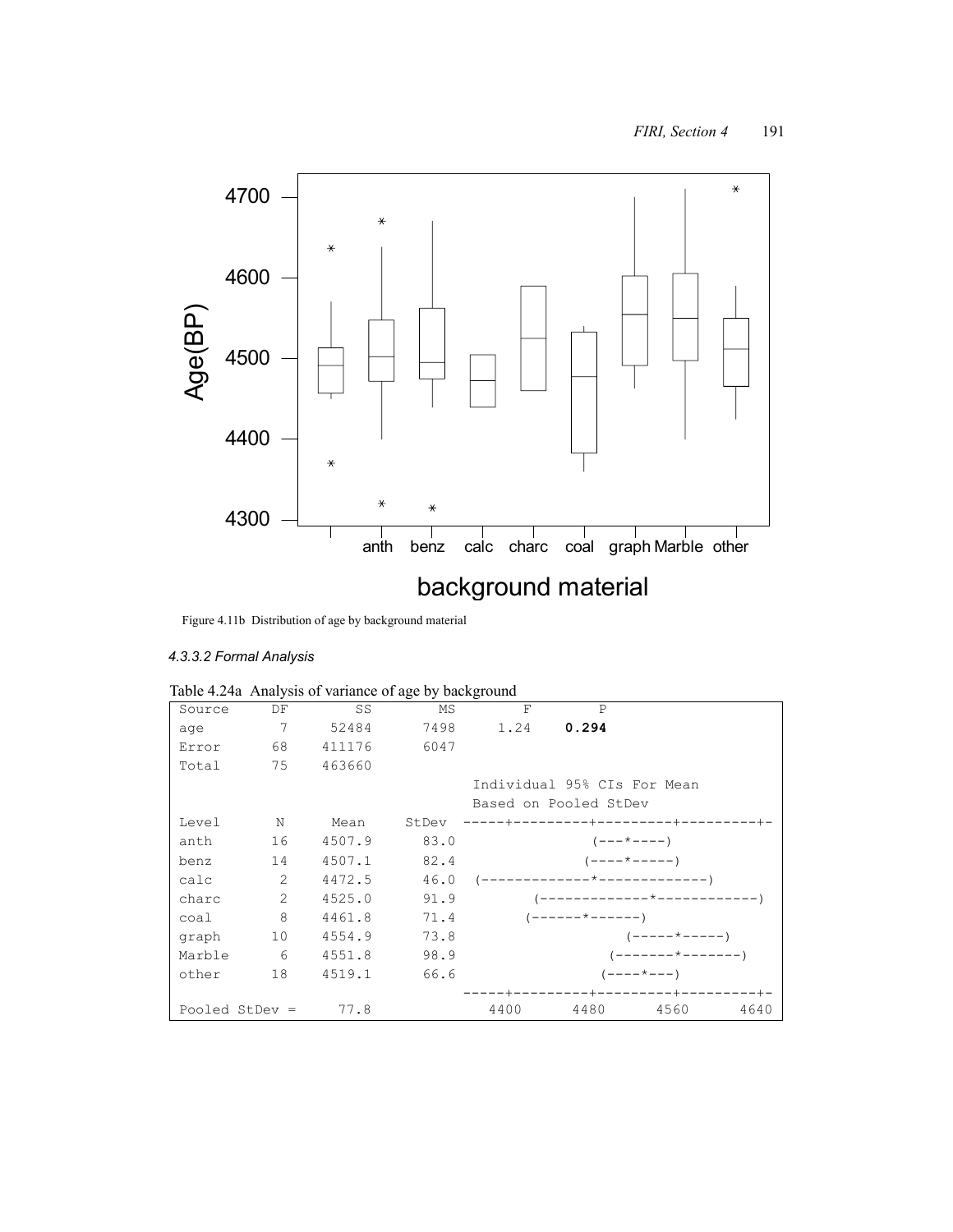| Source | DF               | SS     | MS    | $\mathbf F$                 | $\mathsf{P}$           |                         |
|--------|------------------|--------|-------|-----------------------------|------------------------|-------------------------|
| Age    | 5                | 44382  | 8876  | 1.56                        | 0.180                  |                         |
| Error  | 78               | 442573 | 5674  |                             |                        |                         |
| Total  | 83               | 486955 |       |                             |                        |                         |
|        |                  |        |       | Individual 95% CIs For Mean |                        |                         |
|        |                  |        |       | Based on Pooled StDev       |                        |                         |
| Level  | N                | Mean   | StDev |                             |                        |                         |
| ASUC   | 5                | 4546.0 | 63.5  |                             |                        | ------------*---------- |
| Benz   | 5                | 4470.2 | 116.0 |                             | (----------*---------- |                         |
| NBS1   | 28               | 4502.4 | 48.0  |                             | $(- - - * - - - -)$    |                         |
| NBS12  | 9                | 4566.3 | 63.8  |                             |                        | ( ------- * -------     |
| NBS2   | 29               | 4518.4 | 97.4  |                             |                        | $(----+---)$            |
| other  | 8                | 4503.3 | 42.1  |                             | '--------*---------    |                         |
|        |                  |        |       |                             |                        |                         |
|        | Pooled StDev $=$ | 75.3   |       | 4440                        | 4500                   | 4560                    |

Table 4.24b Analysis of variance of age by modern standard

# *4.3.3.3 Conclusions*

Neither modern standard nor background materials proved to be statistically significant in explaining the observed variation.

# **4.3.4 Sample E: Humic Acid**

Table 4.25a Descriptive statistics: age by modern standard

| Standard          | N  | Table 4.20a Descriptive statistics. age by modern standard<br>Number omitted | Mean   | Median | <b>StDev</b> |
|-------------------|----|------------------------------------------------------------------------------|--------|--------|--------------|
| <b>ASUC</b>       | 8  | 2                                                                            | 11,712 | 11,715 | 130          |
| Benz              | 4  | 2                                                                            | 11,681 | 11,682 | 58           |
| NBS1              | 49 |                                                                              | 11,779 | 11,800 | 144          |
| NBS <sub>12</sub> | 5  | $\theta$                                                                     | 11,781 | 11,770 | 87           |
| NBS <sub>2</sub>  | 37 | 6                                                                            | 11,813 | 11,809 | 167          |
| Other             | 14 | 0                                                                            | 11,785 | 11,771 | 175          |
| Unknown           | 8  | 2                                                                            | 11,710 | 11,721 | 91           |

|  |  | Table 4.25b Descriptive statistics: age by background material |
|--|--|----------------------------------------------------------------|
|  |  |                                                                |

| Background | N  | ັ<br>Number omitted | Mean   | Median | <b>StDev</b> |
|------------|----|---------------------|--------|--------|--------------|
| Anth       | 20 | 3                   | 11,847 | 11,855 | 139          |
| Benz       | 18 | 4                   | 11,761 | 11,700 | 208          |
| Calc       | 2  | $\theta$            | 11,715 | 11,715 | 78           |
| Charc      | 13 | $\theta$            | 11,832 | 11,800 | 90           |
| Coal       | 18 | $\theta$            | 11,804 | 11,805 | 141          |
| Graph      | 15 | $\theta$            | 11,734 | 11,772 | 158          |
| Marble     | 9  | $\overline{2}$      | 11,754 | 11,760 | 176          |
| Other      | 17 | 5                   | 11,729 | 11,731 | 126          |
| Unknown    | 13 | 5                   | 11,748 | 11,760 | 103          |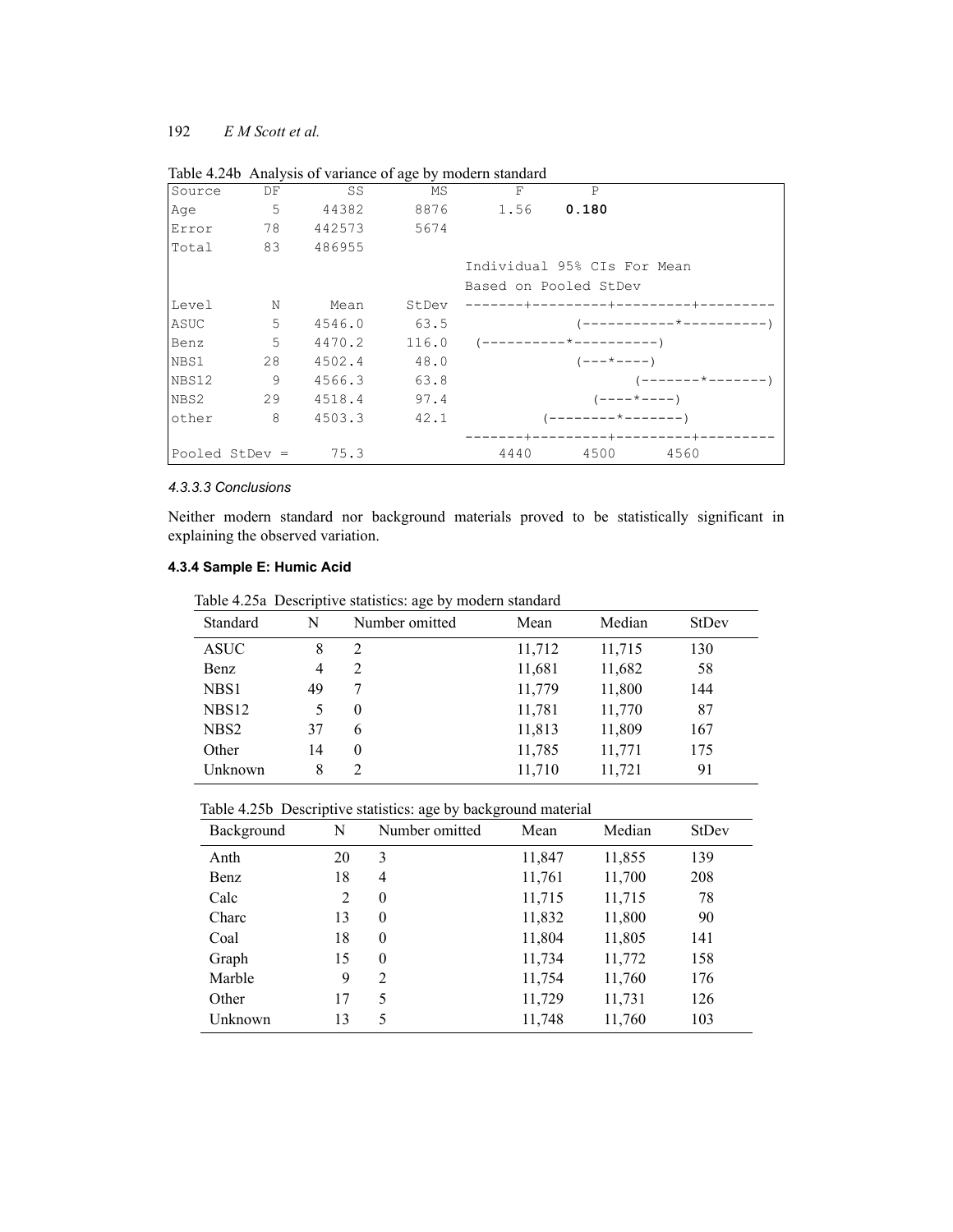

Figure 4.12a Distribution of age by background material



Figure 4.12b Distribution of age by modern standard material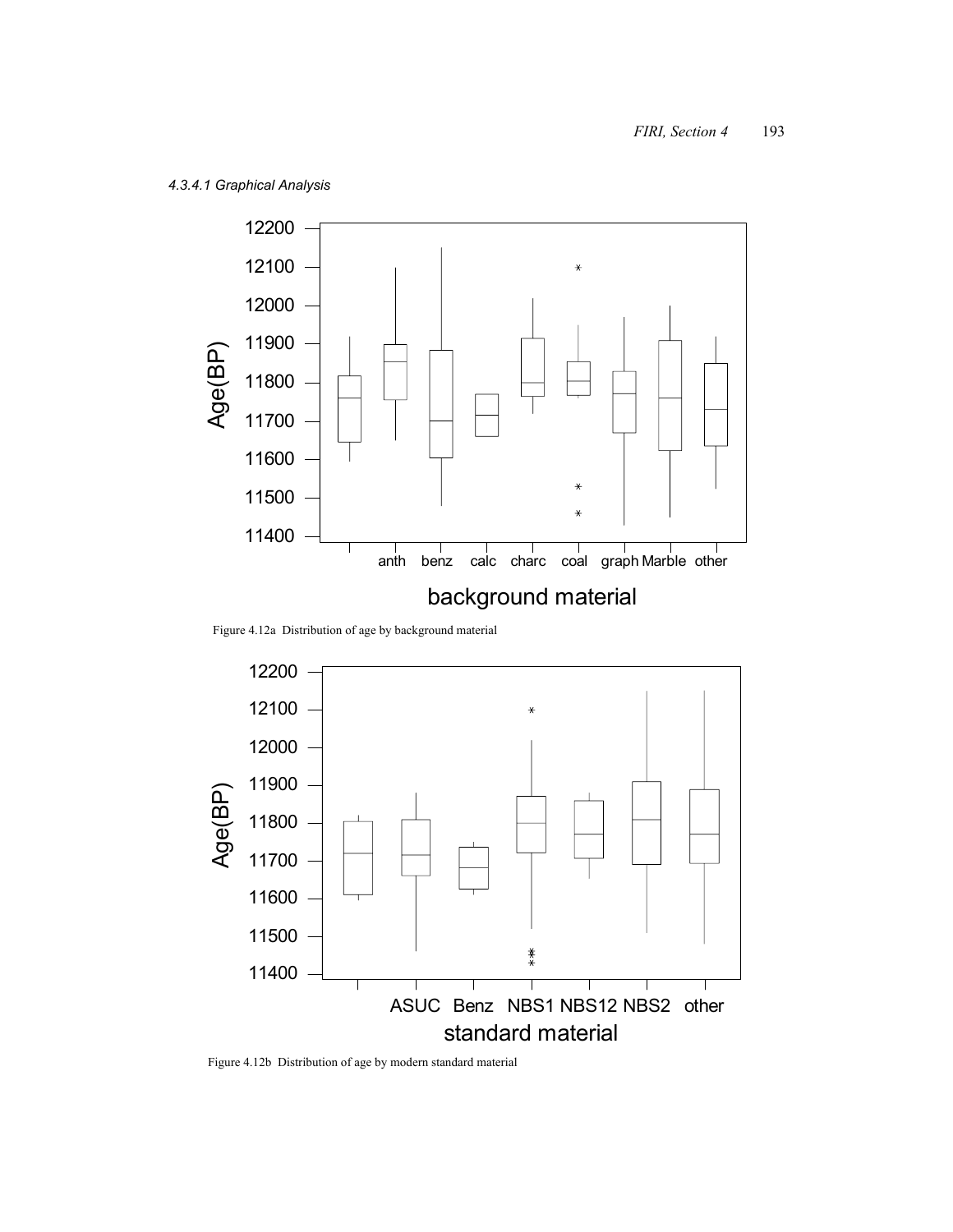#### *4.3.4.2 Formal Analysis*

|                  |                |         |       | Table 4.26a Analysis of variance of age by modern standard |                             |                     |
|------------------|----------------|---------|-------|------------------------------------------------------------|-----------------------------|---------------------|
| Source           | DF             | SS      | MS    | F                                                          | P                           |                     |
| Age              | 5              | 117339  | 23468 | 1.02                                                       | 0.409                       |                     |
| Error            | 111            | 2552299 | 22994 |                                                            |                             |                     |
| Total            | 116            | 2669638 |       |                                                            |                             |                     |
|                  |                |         |       |                                                            | Individual 95% CIs For Mean |                     |
|                  |                |         |       |                                                            | Based on Pooled StDev       |                     |
| Level            | N              | Mean    | StDev | --------                                                   | -------+--------+-<br>-+-   |                     |
| ASUC             | 8              | 11712   | 130   |                                                            |                             |                     |
| Benz             | $\overline{4}$ | 11681   | 58    |                                                            |                             |                     |
| NBS1             | 49             | 11779   | 144   |                                                            | $(- - - \times - -)$        |                     |
| NBS12            | 5              | 11781   | 87    |                                                            |                             |                     |
| NBS2             | 37             | 11813   | 167   |                                                            |                             | $(- - - * - - - -)$ |
| other            | 14             | 11785   | 175   |                                                            | $($ ------*------           |                     |
|                  |                |         |       |                                                            |                             |                     |
| Pooled StDev $=$ |                | 152     |       | 11640                                                      | 11760                       | 11880               |

# Table 4.26b Analysis of variance of age by background material

| Source | DF               | SS      | MS    | F                     | P             |                             |                                   |
|--------|------------------|---------|-------|-----------------------|---------------|-----------------------------|-----------------------------------|
|        | background 7     | 234848  | 33550 |                       | 1.46 0.190    |                             |                                   |
| Error  | 104              | 2392794 | 23008 |                       |               |                             |                                   |
| Total  | 111              | 2627641 |       |                       |               |                             |                                   |
|        |                  |         |       |                       |               | Individual 95% CIs For Mean |                                   |
|        |                  |         |       | Based on Pooled StDev |               |                             |                                   |
| Level  | $\mathbf N$      | Mean    | StDev |                       | $--------++-$ | --------+--------+-         |                                   |
| anth   | 20               | 11847   | 139   |                       |               |                             | $(-----+---- - -)$                |
| benz   | 18               | 11761   | 208   |                       |               | $(----+---)$                |                                   |
| calc   | $\overline{2}$   | 11715   | 78    |                       |               |                             |                                   |
| charc  | 13               | 11832   | 90    |                       |               |                             | $(----- + - - - - - - )$          |
| coal   | 18               | 11804   | 141   |                       |               |                             | $(----+---)$                      |
| graph  | 15               | 11734   | 158   |                       |               | $(----- + --- - )$          |                                   |
| Marble | 9                | 11754   | 176   |                       |               | $(-----+-----+-----)$       |                                   |
| other  | 17               | 11729   | 126   |                       |               | $(----- + - - - - - -)$     |                                   |
|        |                  |         |       |                       |               |                             | --------+---------+-------------- |
|        | Pooled StDev $=$ | 152     |       | 11520                 | 11640         | 11760                       | 11880                             |

## *4.3.4.3 Conclusions*

For Sample E, neither modern standard nor background materials are statistically significant in explaining the observed variation.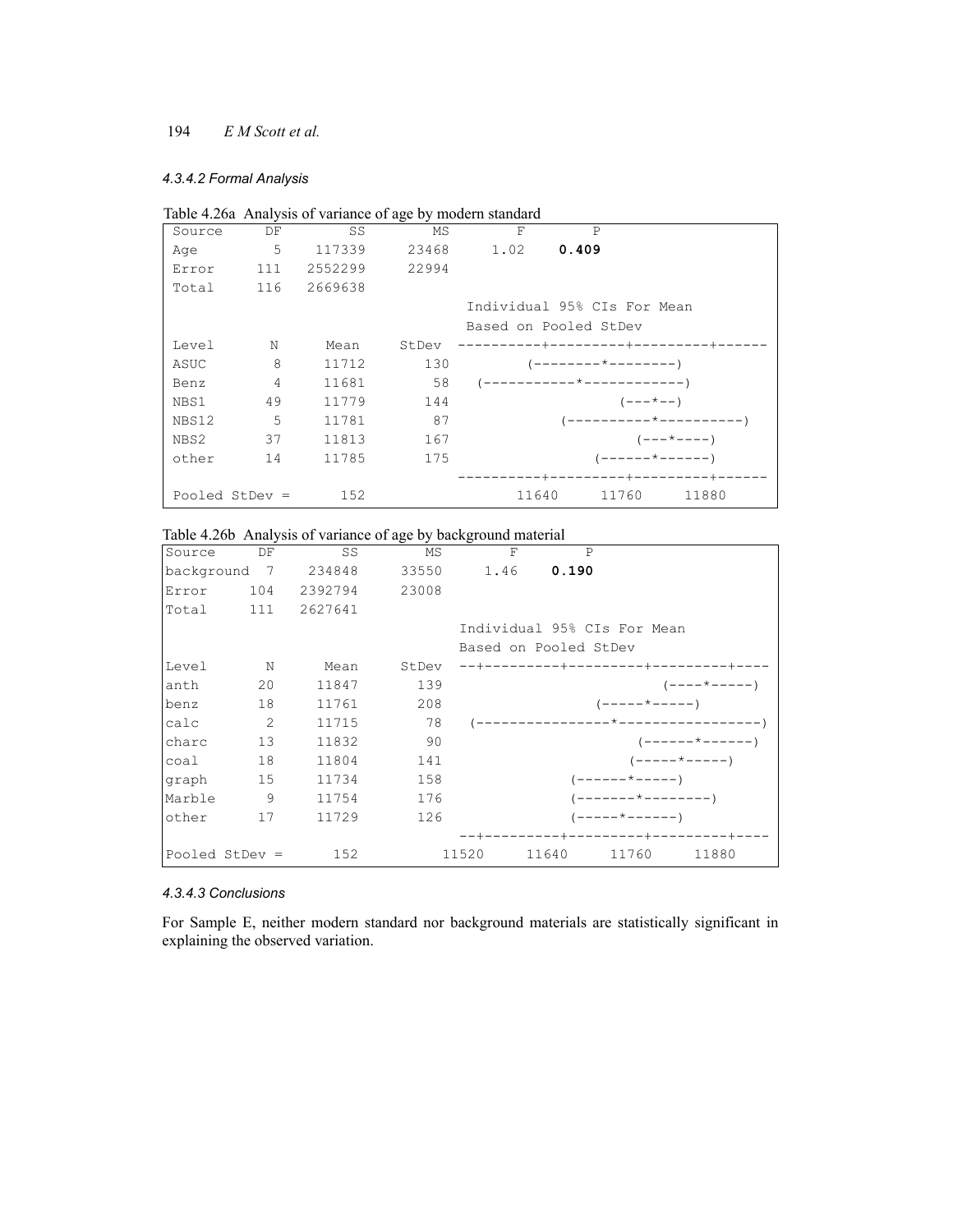| Table 4.27 Descriptive statistics: activity (pMC) by background material |    |                |        |        |       |  |  |  |
|--------------------------------------------------------------------------|----|----------------|--------|--------|-------|--|--|--|
| Background                                                               | N  | Number omitted | Mean   | Median | StDev |  |  |  |
| Anth                                                                     | 15 | 3              | 110.30 | 110.86 | 1.48  |  |  |  |
| Benz                                                                     | 16 | 3              | 110.46 | 110.85 | 1.28  |  |  |  |
| Calc                                                                     | 2  | $\theta$       | 110.27 | 110.27 | 0.01  |  |  |  |
| Charc                                                                    | 2  | $\theta$       | 110.90 | 110.90 | 0.70  |  |  |  |
| Coal                                                                     | 7  | $\Omega$       | 110.14 | 110.13 | 1.70  |  |  |  |
| Graph                                                                    | 10 | $\theta$       | 110.33 | 110.49 | 0.64  |  |  |  |
| Marble                                                                   | 6  | 2              | 110.83 | 110.75 | 0.99  |  |  |  |
| Other                                                                    | 16 | 3              | 110.35 | 110.28 | 0.81  |  |  |  |
| Unknown                                                                  | 12 | 3              | 110.71 | 110.80 | 0.66  |  |  |  |

#### **4.3.5 Sample G: Barley Mash**

Table 4.27a Descriptive statistics: activity (pMC) by background material

Table 4.27b Descriptive statistics: activity (pMC) by modern standard

| Standard          | N  | Number omitted | Mean   | Median | <b>StDev</b> |
|-------------------|----|----------------|--------|--------|--------------|
| ASUC              | 6  |                | 109.39 | 109.75 | 1.32         |
| Benz              | 5  |                | 111.10 | 111.03 | 1.10         |
| NBS1              | 26 | 3              | 110.46 | 110.22 | 0.92         |
| NBS <sub>12</sub> |    | 0              | 110.36 | 110.26 | 0.62         |
| NBS <sub>2</sub>  | 29 | 6              | 110.39 | 110.53 | 1.36         |
| Other             |    |                | 110.82 | 110.84 | 0.40         |
| Unknown           | 6  |                | 110.68 | 110.75 | 0.19         |

*4.3.5.1 Graphical Analysis*



Figure 4.13a Distribution of activity by modern standard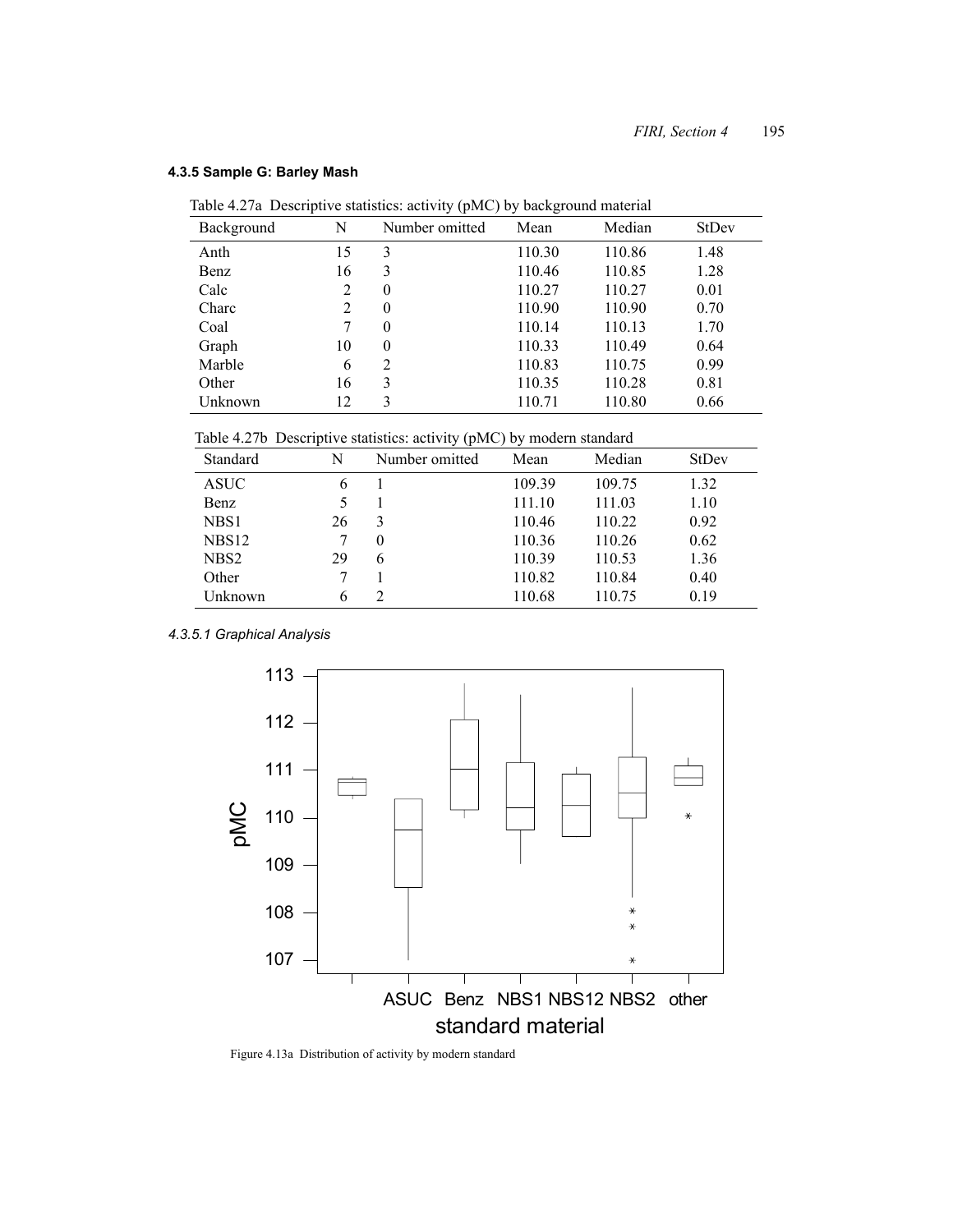

Figure 4.13b Distribution of activity by background material

# *4.3.5.2 Formal Analysis*

|                |                |        |            | Tuble $\pi$ .20a $\pi$ mary sis of variance of activity by background material |                            |       |       |
|----------------|----------------|--------|------------|--------------------------------------------------------------------------------|----------------------------|-------|-------|
| Source         | DF             | SS     | MS         | $\mathbf{F}$                                                                   | $\mathsf{P}$               |       |       |
| background 7   |                | 2.42   | 0.35       | $0.25$ 0.971                                                                   |                            |       |       |
| Error          | 66             |        | 91.67 1.39 |                                                                                |                            |       |       |
| Total          | 73             | 94.09  |            |                                                                                |                            |       |       |
|                |                |        |            | Individual 95% CIs For Mean                                                    |                            |       |       |
|                |                |        |            | Based on Pooled StDev                                                          |                            |       |       |
| Level          | N              | Mean   | StDev      | ------+---------+---------+-------+-                                           |                            |       |       |
| anth           | 15             | 110.30 | 1.48       |                                                                                | $(----+---)$               |       |       |
| benz           | 16             | 110.46 | 1.28       |                                                                                | $(- - - - \times - - -)$   |       |       |
| calc           | $\overline{2}$ | 110.27 |            |                                                                                |                            |       |       |
| charc          | $\mathcal{L}$  | 110.90 | 0.70       |                                                                                |                            |       |       |
| coal           | 7              | 110.14 | 1.70       |                                                                                | $(----- + ---- - - - - -)$ |       |       |
| graph          | 10             | 110.33 | 0.64       |                                                                                | $(----+----$               |       |       |
| Marble         | - 6            | 110.83 | 0.99       |                                                                                | (-------*--------)         |       |       |
| other          | 16             | 110.35 | 0.81       |                                                                                | $(----+---)$               |       |       |
|                |                |        |            | -----+--------+----------+-------+-                                            |                            |       |       |
| Pooled StDev = |                | 1.18   |            | 109.2                                                                          | 110.4                      | 111.6 | 112.8 |

|  |  | Table 4.28a Analysis of variance of activity by background material |  |  |  |
|--|--|---------------------------------------------------------------------|--|--|--|
|--|--|---------------------------------------------------------------------|--|--|--|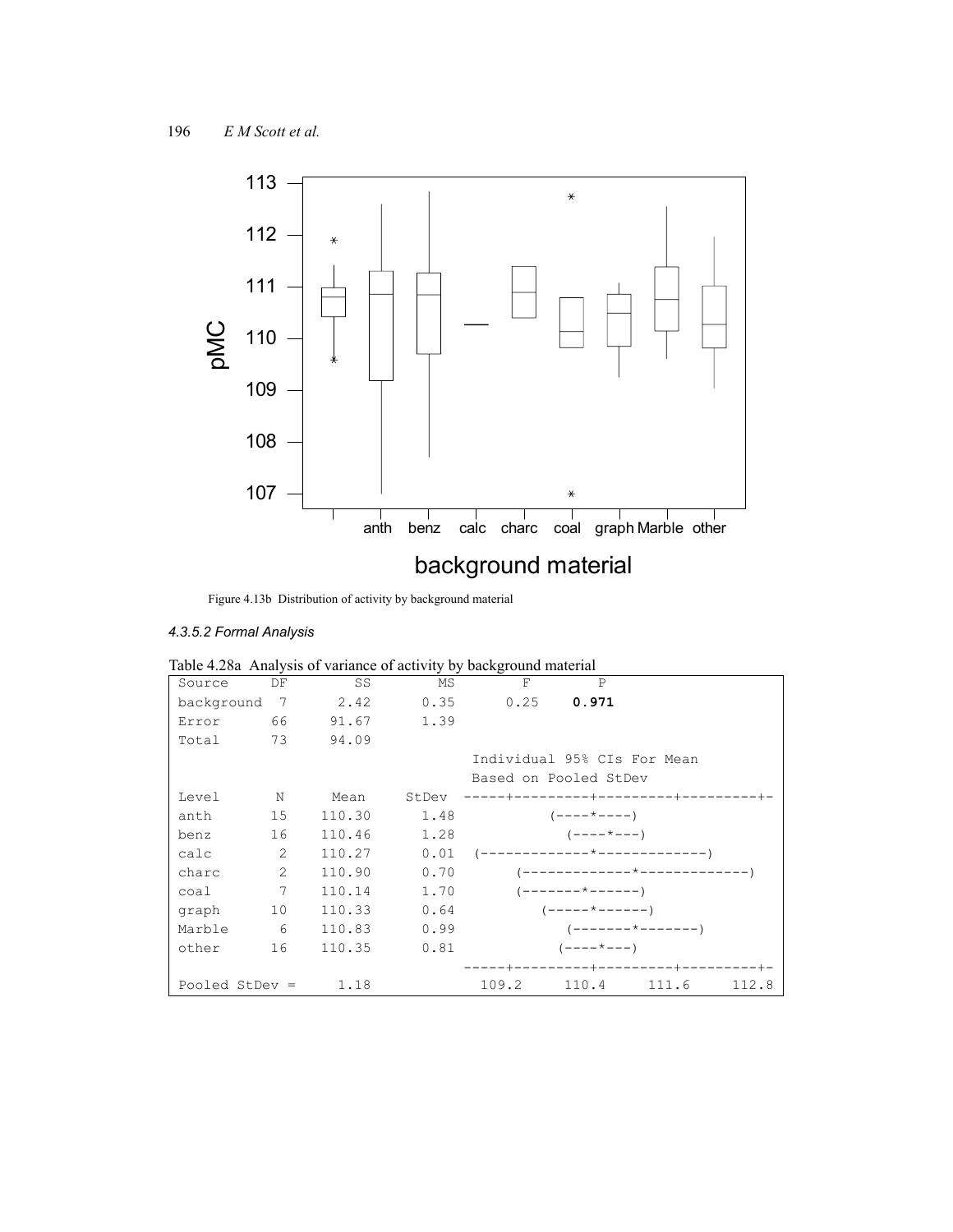| Source           | DF | SS     | MS    | $\rm F$ | $\mathsf{P}$                |                     |       |
|------------------|----|--------|-------|---------|-----------------------------|---------------------|-------|
| standard         | 5  | 9.86   | 1.97  | 1.63    | 0.162                       |                     |       |
| Error            | 74 | 89.45  | 1.21  |         |                             |                     |       |
| Total            | 79 | 99.31  |       |         |                             |                     |       |
|                  |    |        |       |         | Individual 95% CIs For Mean |                     |       |
|                  |    |        |       |         | Based on Pooled StDev       |                     |       |
| Level            | N  | Mean   | StDev |         | -------+-                   | --------+-          |       |
| ASUC             | 6  | 109.39 | 1.32  |         |                             |                     |       |
| Benz             | 5  | 111.10 | 1.10  |         |                             |                     |       |
| NBS1             | 26 | 110.46 | 0.92  |         |                             | $(----+---)$        |       |
| NBS12            | 7  | 110.36 | 0.62  |         |                             |                     |       |
| NBS2             | 29 | 110.39 | 1.36  |         |                             | $(- - - * - - -)$   |       |
| other            | 7  | 110.82 | 0.40  |         |                             | ( -------*------- ) |       |
|                  |    |        |       |         |                             |                     |       |
| Pooled StDev $=$ |    | 1.10   |       | 109.0   | 110.0                       | 111.0               | 112.0 |

Table 4.28b Analysis of variance of activity by modern standard

#### *4.3.5.3 Conclusions*

Neither modern standard nor background materials are statistically significant in explaining the variation in activity.

## **4.3.6 Sample J: Barley Mash**

Table 4.29a Descriptive statistics: activity (pMC) by modern standard

| Standard          | N  | Number omitted | Mean   | Median | <b>StDev</b> |
|-------------------|----|----------------|--------|--------|--------------|
| <b>ASUC</b>       | 4  |                | 109.89 | 109.83 | 1.19         |
| Benz              | 5  |                | 110.63 | 110.22 | 1.30         |
| NBS1              | 27 | 2              | 110.52 | 110.50 | 0.77         |
| NBS <sub>12</sub> | 8  | $\theta$       | 110.77 | 110.56 | 0.78         |
| NBS <sub>2</sub>  | 28 | 7              | 110.64 | 110.71 | 0.98         |
| Other             | 8  | $\theta$       | 111.13 | 111.01 | 0.59         |
| Unknown           |    | $\overline{2}$ | 110.40 | 110.90 | 1.12         |

| Table 4.29b Descriptive statistics: activity (pMC) by background material |  |
|---------------------------------------------------------------------------|--|

| Background | N  | Number omitted | Mean   | Median | <b>StDev</b> |
|------------|----|----------------|--------|--------|--------------|
| Anth       | 17 |                | 110.45 | 110.70 | 1.15         |
| Benz       | 13 | 5              | 111.23 | 111.03 | 0.80         |
| Calc       | 2  | $\theta$       | 110.00 | 110.00 | 0.24         |
| Charc      | 2  | $\theta$       | 111.39 | 111.39 | 0.01         |
| Coal       | 7  | $\theta$       | 110.51 | 110.92 | 0.81         |
| Graph      | 10 |                | 110.85 | 110.61 | 0.64         |
| Marble     | 7  | $\overline{2}$ | 110.68 | 110.70 | 0.75         |
| Other      | 16 | $\overline{2}$ | 110.29 | 110.23 | 0.67         |
| Unknown    | 13 | $\overline{2}$ | 110.38 | 110.70 | 1.11         |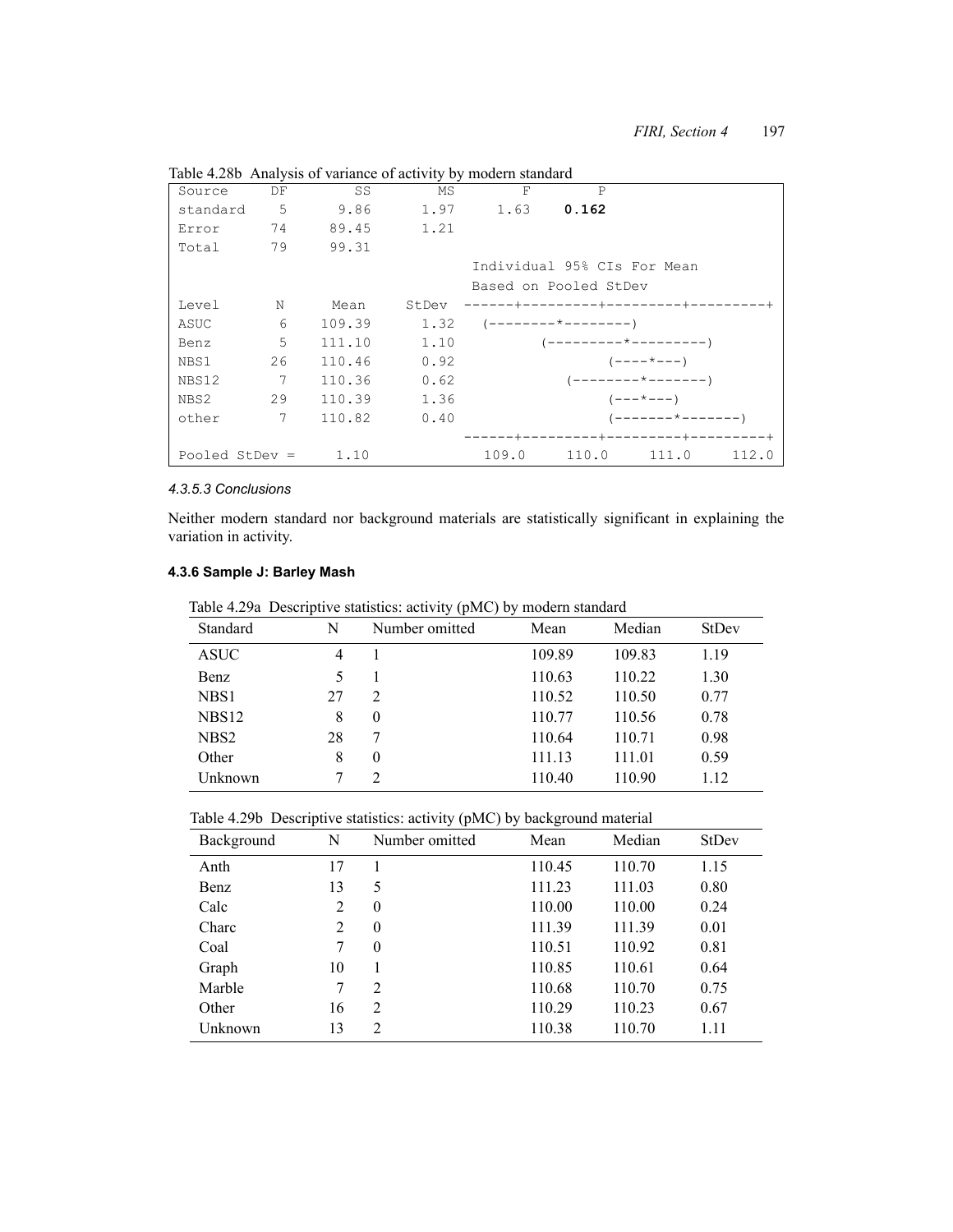

Figure 4.14a Distribution of activity by background material



Figure 4.14b Distribution of activity by modern standard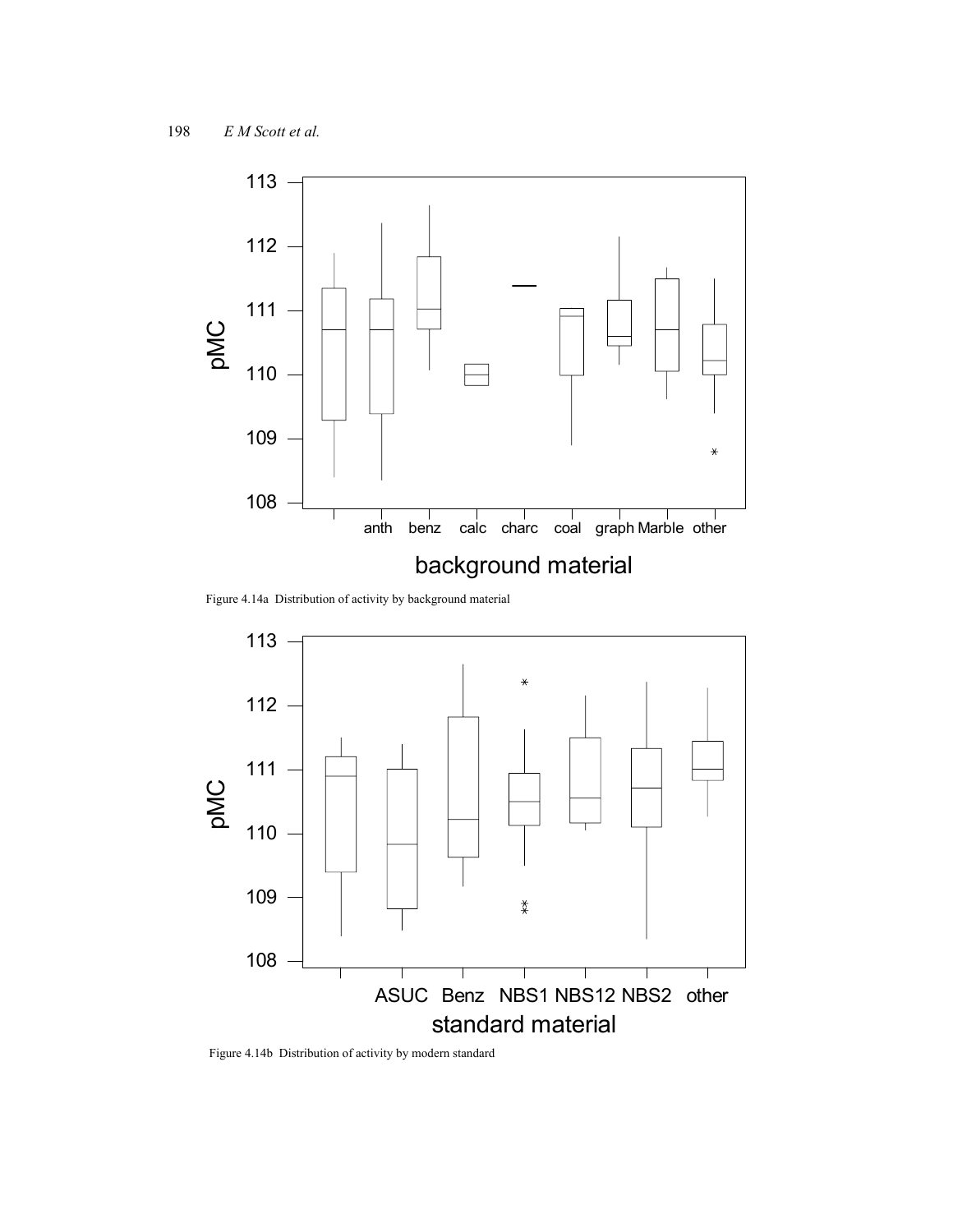### *4.3.6.2 Formal Analysis*

|                        |                |           |              | Table 4.30a Analysis of variance of activity by modern standard |                              |
|------------------------|----------------|-----------|--------------|-----------------------------------------------------------------|------------------------------|
| Source                 | DF             | SS        | MS           | F                                                               | P                            |
| Standard               | 5 <sub>5</sub> | 4.711     |              | $0.942$ 1.18 0.329                                              |                              |
| Error                  | 74             |           | 59.228 0.800 |                                                                 |                              |
| Total                  |                | 79 63.939 |              |                                                                 |                              |
|                        |                |           |              |                                                                 | Individual 95% CIs For Mean  |
|                        |                |           |              |                                                                 | Based on Pooled StDev        |
| Level                  | N              | Mean      | StDev        |                                                                 | --------+-                   |
| ASUC                   | $\overline{4}$ | 109.888   | 1.190        |                                                                 |                              |
| Benz                   | 5.             | 110.626   | 1.303        |                                                                 | (---------*---------)        |
| NBS1                   | 27             | 110.520   | 0.771        |                                                                 | $(----+---)$                 |
| NBS12                  | 8              | 110.768   | 0.781        |                                                                 | $(----- + ---- + ----)$      |
| NBS2                   | 28             | 110.643   | 0.983        |                                                                 | $(- - - \times - - -)$       |
| other                  | 8              | 111.133   | 0.586        |                                                                 | $($ -------*--------         |
|                        |                |           |              |                                                                 | -----+---------+---------+-- |
| Pooled StDev = $0.895$ |                |           |              | 109.60                                                          | 110.40<br>111.20             |

Table 4.30b Analysis of variance of activity by background material

| Source         | DF | SS      | MS    | F     | P                          |                                      |       |
|----------------|----|---------|-------|-------|----------------------------|--------------------------------------|-------|
| background     | 7  | 9.538   | 1.363 | 1.93  | 0.079                      |                                      |       |
| Error          | 66 | 46.641  | 0.707 |       |                            |                                      |       |
| Total          | 73 | 56.179  |       |       |                            |                                      |       |
|                |    |         |       |       |                            | Individual 95% CIs For Mean          |       |
|                |    |         |       |       | Based on Pooled StDev      |                                      |       |
| Level          | N  | Mean    | StDev |       |                            | ----+---------+---------+--------+-- |       |
| anth           | 17 | 110.447 | 1.154 |       | $(- - * - - -)$            |                                      |       |
| benz           | 13 | 111.226 | 0.797 |       |                            | $(- - - \times - - -)$               |       |
| calc           | 2  | 110.000 | 0.240 |       |                            |                                      |       |
| charc          | 2  | 111.390 | 0.014 |       |                            |                                      |       |
| coal           | 7  | 110.513 | 0.807 |       | $(- - - - \times - - - -)$ |                                      |       |
| graph          | 10 | 110.849 | 0.643 |       | $(----+---)$               |                                      |       |
| Marble         | 7  | 110.676 | 0.746 |       | $(----+---)$               |                                      |       |
| other          | 16 | 110.291 | 0.668 |       | $(- - * - - -)$            |                                      |       |
|                |    |         |       |       |                            | ----+---------+---------+--------+-- |       |
| Pooled StDev = |    | 0.841   |       | 109.2 | 110.4                      | 111.6                                | 112.8 |

## *4.3.6.3 Conclusions*

The background material is statistically significant at the 10% level, but the modern standard is not a statistically significant factor.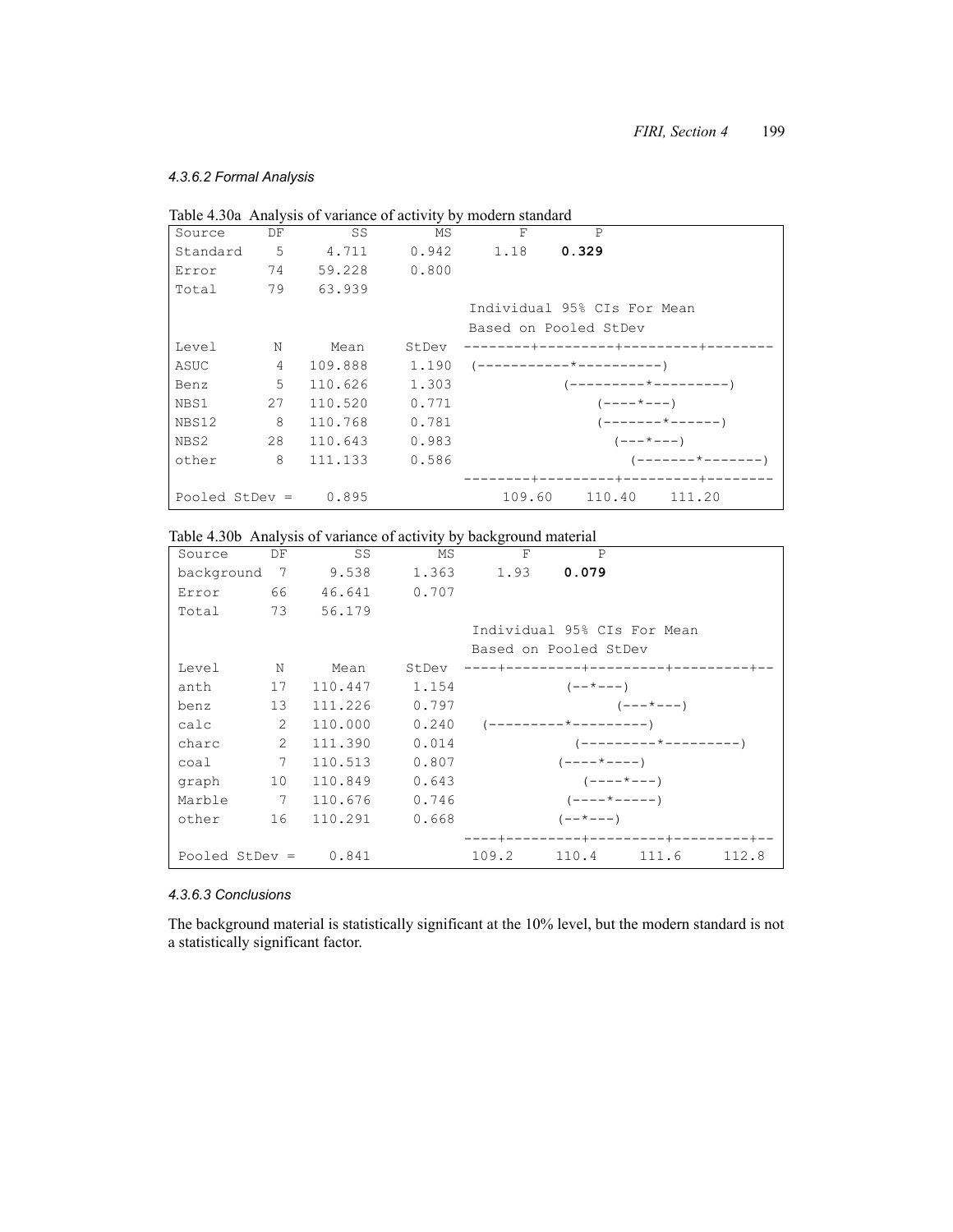# **4.3.7 Sample H: Hohenheim Wood**

| Table 4.31a Descriptive statistics: age by background material |  |  |  |  |  |  |
|----------------------------------------------------------------|--|--|--|--|--|--|
|----------------------------------------------------------------|--|--|--|--|--|--|

| Background | N              | Number omitted | Mean   | Median | <b>StDev</b> |
|------------|----------------|----------------|--------|--------|--------------|
| Anth       | 15             | 4              | 2254.3 | 2240.0 | 74.9         |
| Benz       | 12             | 6              | 2222.3 | 2249.0 | 102.6        |
| Calc       | 2              | $\theta$       | 2302.5 | 2302.5 | 53.0         |
| Charc      | $\mathfrak{D}$ | $\theta$       | 2230.0 | 2230.0 | 14.1         |
| Coal       | 9              | $\theta$       | 2204.6 | 2210.0 | 52.3         |
| Graph      | 10             | $\theta$       | 2215.7 | 2215.0 | 62.9         |
| Marble     | 8              | $\theta$       | 2210.3 | 2205.0 | 118.4        |
| Other      | 16             | 2              | 2233.6 | 2240.0 | 87.0         |
| Unknown    | 14             | $\overline{2}$ | 2228.2 | 2209.5 | 66.2         |

Table 4.31b Descriptive statistics: age by modern standard

| $\overline{\phantom{a}}$ |    | $\tilde{\phantom{a}}$ |        |        |       |
|--------------------------|----|-----------------------|--------|--------|-------|
| Standard                 | N  | Number omitted        | Mean   | Median | StDev |
| <b>ASUC</b>              | 6  | $\theta$              | 2276.0 | 2280.0 | 127.0 |
| Benz                     | 4  | 2                     | 2175.8 | 2133.0 | 155.0 |
| NBS1                     | 27 | 2                     | 2211.7 | 2210.0 | 67.5  |
| NBS <sub>12</sub>        | 8  | $\theta$              | 2219.9 | 2225.0 | 33.4  |
| NBS <sub>2</sub>         | 28 |                       | 2240.1 | 2240.0 | 77.7  |
| Other                    |    |                       | 2282.4 | 2280.0 | 79.2  |
| Unknown                  | 8  |                       | 2203.3 | 2190.0 | 43.7  |

*4.3.7.2 Formal Analysis*



Figure 4.15a Distribution of age by modern standard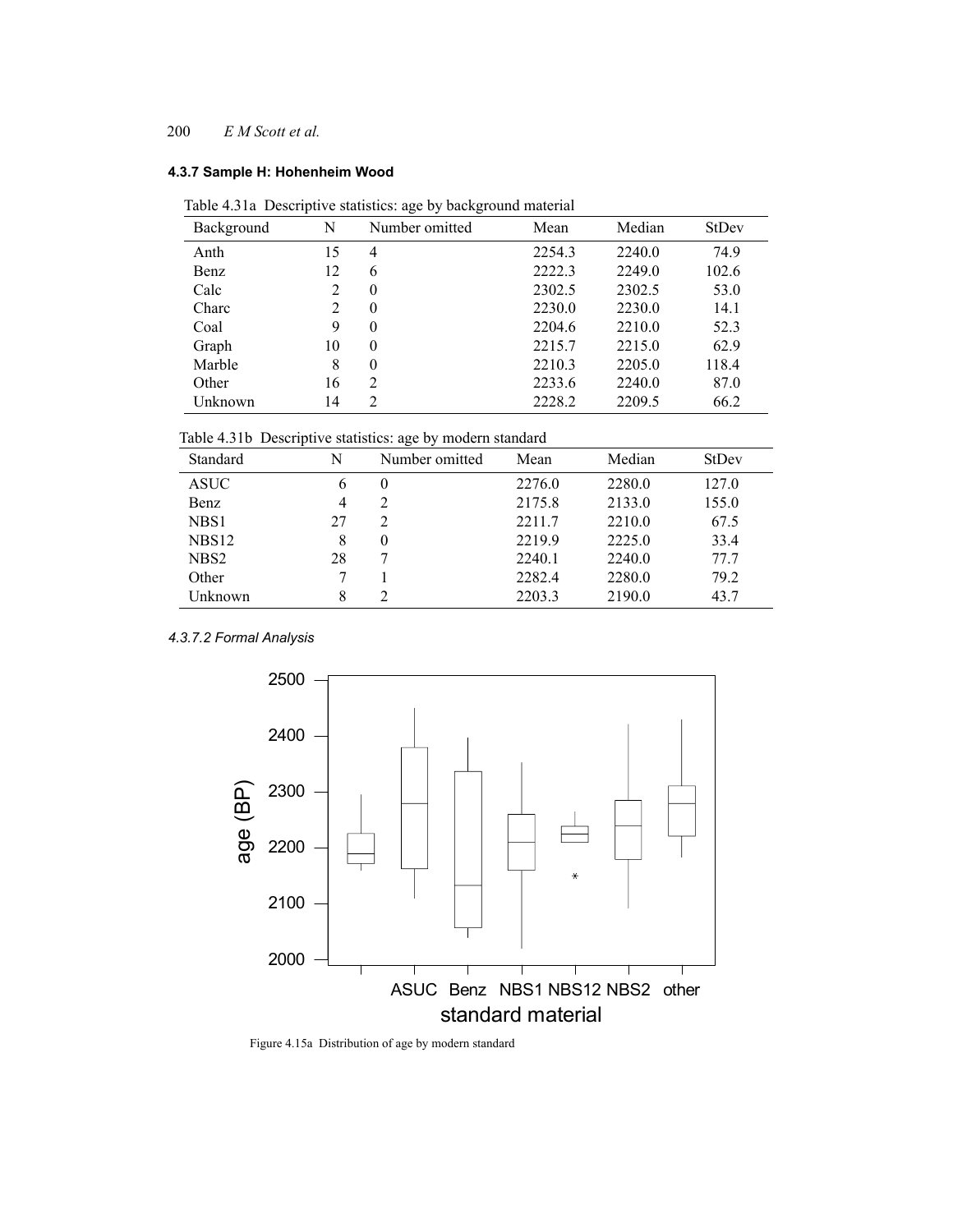

# background material

Figure 4.15b Distribution of age by background material

|  |  | Table 4.32a Analysis of variance of age by background material |
|--|--|----------------------------------------------------------------|
|  |  |                                                                |

| Source                | DF             | SS                           | MS    | F                       | P                              |      |
|-----------------------|----------------|------------------------------|-------|-------------------------|--------------------------------|------|
| background 7          |                | 31284                        |       | 4469 0.63 0.728         |                                |      |
| Error                 |                | 66 466699                    | 7071  |                         |                                |      |
| Total 73 497983       |                |                              |       |                         |                                |      |
|                       |                |                              |       |                         | Individual 95% CIs For Mean    |      |
|                       |                |                              |       |                         | Based on Pooled StDev          |      |
| Level                 | $\mathbb N$    | Mean                         | StDev |                         | ---------+---------+--------+- |      |
| anth                  |                | 15 2254.3                    | 74.9  |                         | $(- - - \times - - - -)$       |      |
| benz                  | 12             | $2222.3$ 102.6 $(----*----)$ |       |                         |                                |      |
| calc                  | 2              | 2302.5                       | 53.0  |                         |                                |      |
| charc                 | 2              | 2230.0                       | 14.1  |                         |                                |      |
| coal                  | 9              | 2204.6                       | 52.3  |                         | $(----+---)$                   |      |
| qraph                 | 10             | $2215.7$ 62.9 $(----+---)$   |       |                         |                                |      |
| Marble                | 8 <sup>8</sup> | 2210.3                       |       | $118.4$ $(-----+-----)$ |                                |      |
| other                 | 16             | 2233.6                       |       | $87.0$ $(---+---)$      |                                |      |
|                       |                |                              |       |                         | -------+---------+--------+-   |      |
| Pooled StDev = $84.1$ |                |                              |       | 2200                    | 2300                           | 2400 |

# Table 4.32b Analysis of variance of age by modern standard

| Source           | DF              | SS     | MS    | F                | $\mathsf{P}$                     |                   |                     |  |
|------------------|-----------------|--------|-------|------------------|----------------------------------|-------------------|---------------------|--|
| standard         | $-5$            | 56175  |       | 11235 1.73 0.138 |                                  |                   |                     |  |
| Error            | 74              | 479615 | 6481  |                  |                                  |                   |                     |  |
| Total            | 79              | 535790 |       |                  |                                  |                   |                     |  |
|                  |                 |        |       |                  | Individual 95% CIs For Mean      |                   |                     |  |
|                  |                 |        |       |                  | Based on Pooled StDev            |                   |                     |  |
| Level            | N               | Mean   | StDev |                  | -+---------+---------+--------+  |                   |                     |  |
| ASUC             | 6               | 2276.0 | 127.0 |                  |                                  |                   |                     |  |
| Benz             | $\overline{4}$  | 2175.8 | 155.0 |                  |                                  |                   |                     |  |
| NBS1             | 27              | 2211.7 | 67.5  |                  |                                  | $(- - - * - - -)$ |                     |  |
| NBS12            | -8              | 2219.9 | 33.4  |                  |                                  |                   |                     |  |
| NBS2             | 28              | 2240.1 | 77.7  |                  |                                  | $(- - - * - - -)$ |                     |  |
| other            | $7\phantom{.0}$ | 2282.4 | 79.2  |                  |                                  |                   | (--------*--------- |  |
|                  |                 |        |       |                  | -+---------+----------+-------+- |                   |                     |  |
| Pooled StDev $=$ |                 | 80.5   |       | 2100             | 2170                             | 2240              | 2310                |  |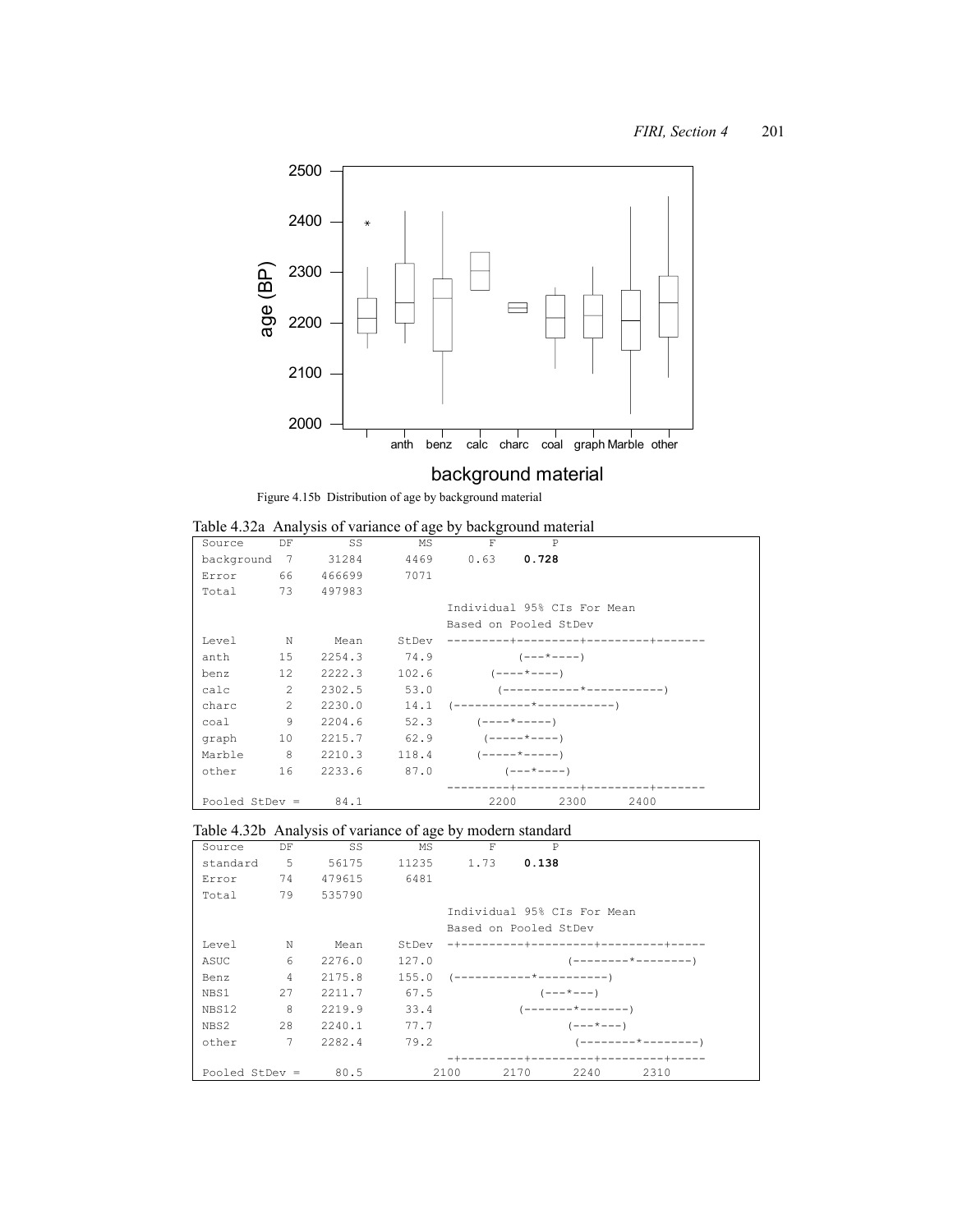# *4.3.7.3 Conclusions*

Again, neither standard nor background materials are statistically significant.

## **4.3.8 Sample I: Belfast Cellulose**

| Table 4.33a Descriptive statistics: age by modern standard |
|------------------------------------------------------------|
|------------------------------------------------------------|

| Standard          | N  | Number omitted | Mean   | Median | StDev |
|-------------------|----|----------------|--------|--------|-------|
| <b>ASUC</b>       | 6  | 2              | 4568.7 | 4555.0 | 120.9 |
| Benz              | 4  |                | 4495   | 4530   | 201   |
| NBS1              | 25 | 3              | 4473.5 | 4468.0 | 73.2  |
| NBS <sub>12</sub> | 8  | $\theta$       | 4490.8 | 4490.0 | 53.9  |
| NBS <sub>2</sub>  | 31 | 3              | 4500.8 | 4500.0 | 116.7 |
| Other             | h  | $\overline{2}$ | 4500.5 | 4455.5 | 88.6  |
| Unknown           |    | 3              | 4431.7 | 4430.0 | 51.3  |

Table 4.33b Descriptive statistics: age by background material

| л.<br>Background | N              | $\check{ }$<br>◡<br>$N^*$ | $\tilde{}$<br>Mean | Median | StDev |
|------------------|----------------|---------------------------|--------------------|--------|-------|
| Anth             | 16             |                           | 4483.3             | 4490.0 | 111.7 |
| Benz             | 15             | 4                         | 4523.5             | 4520.0 | 156.3 |
| Calc             | 2              | $\theta$                  | 4540.0             | 4540.0 | 56.6  |
| Charc            | $\overline{2}$ | $\theta$                  | 4420.0             | 4420.0 | 14.1  |
| Coal             | 6              | $\overline{2}$            | 4485.0             | 4490.0 | 53.9  |
| Graph            | 11             | $\theta$                  | 4458.6             | 4461.0 | 87.5  |
| Marble           | 6              | $\overline{2}$            | 4474.0             | 4480.0 | 76.8  |
| Other            | 16             | 3                         | 4513.0             | 4495.0 | 82.4  |
| Unknown          | 12             | $\mathfrak{D}$            | 4480.2             | 4485.0 | 75.9  |



Figure 4.16a Distribution of age by background material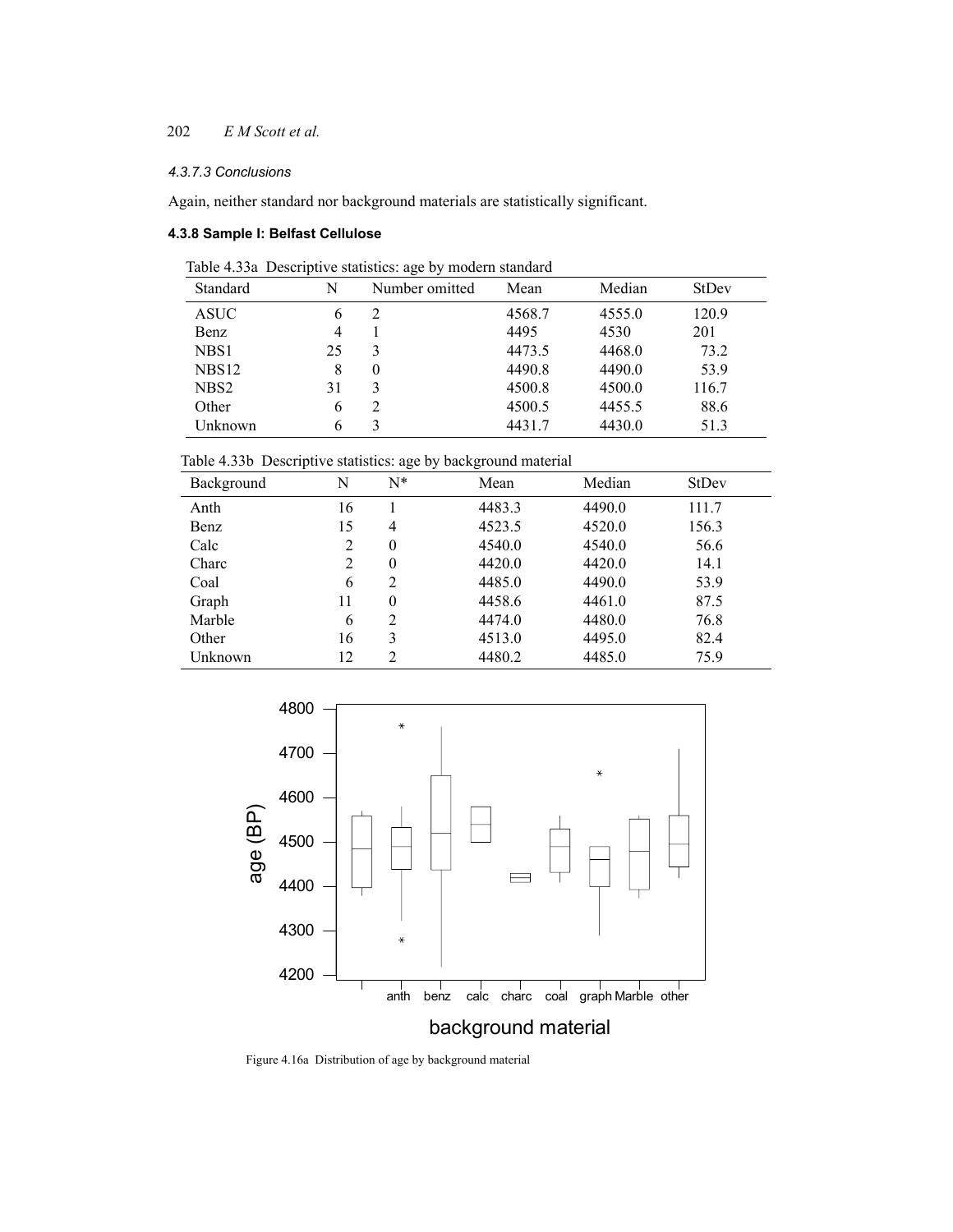

Figure 4.16b Distribution of age by modern standard

#### *4.3.8.2 Formal analysis*

| Table 4.54a Thiai yois of variance of age by modern standard |    |        |       |                 |                       |                                   |      |
|--------------------------------------------------------------|----|--------|-------|-----------------|-----------------------|-----------------------------------|------|
| Source                                                       | DF | SS     | MS    | F               | $\mathsf{P}$          |                                   |      |
| standard                                                     | 5  | 45428  |       | 9086 0.85 0.519 |                       |                                   |      |
| Error                                                        | 74 | 791207 | 10692 |                 |                       |                                   |      |
| Total                                                        | 79 | 836635 |       |                 |                       |                                   |      |
|                                                              |    |        |       |                 |                       | Individual 95% CIs For Mean       |      |
|                                                              |    |        |       |                 | Based on Pooled StDev |                                   |      |
| Level                                                        | N  | Mean   | StDev |                 |                       | --+---------+---------+--------+- |      |
| ASUC                                                         | 6  | 4568.7 | 120.9 |                 |                       |                                   |      |
| Benz                                                         | 4  | 4494.8 | 201.3 |                 |                       |                                   |      |
| NBS1                                                         | 25 | 4473.5 | 73.2  |                 | $(----+---)$          |                                   |      |
| NBS12                                                        | 8  | 4490.8 | 53.9  |                 |                       |                                   |      |
| NBS2                                                         | 31 | 4500.8 | 116.7 |                 | $(----+---)$          |                                   |      |
| other                                                        | 6  | 4500.5 | 88.6  |                 |                       |                                   |      |
|                                                              |    |        |       |                 | --+---------+-        |                                   |      |
| Pooled StDev $=$                                             |    | 103.4  |       | 4400            | 4480                  | 4560                              | 4640 |

# *4.3.8.3 Conclusions*

The background and standard materials are not statistically significant factors in explaining the observed variation.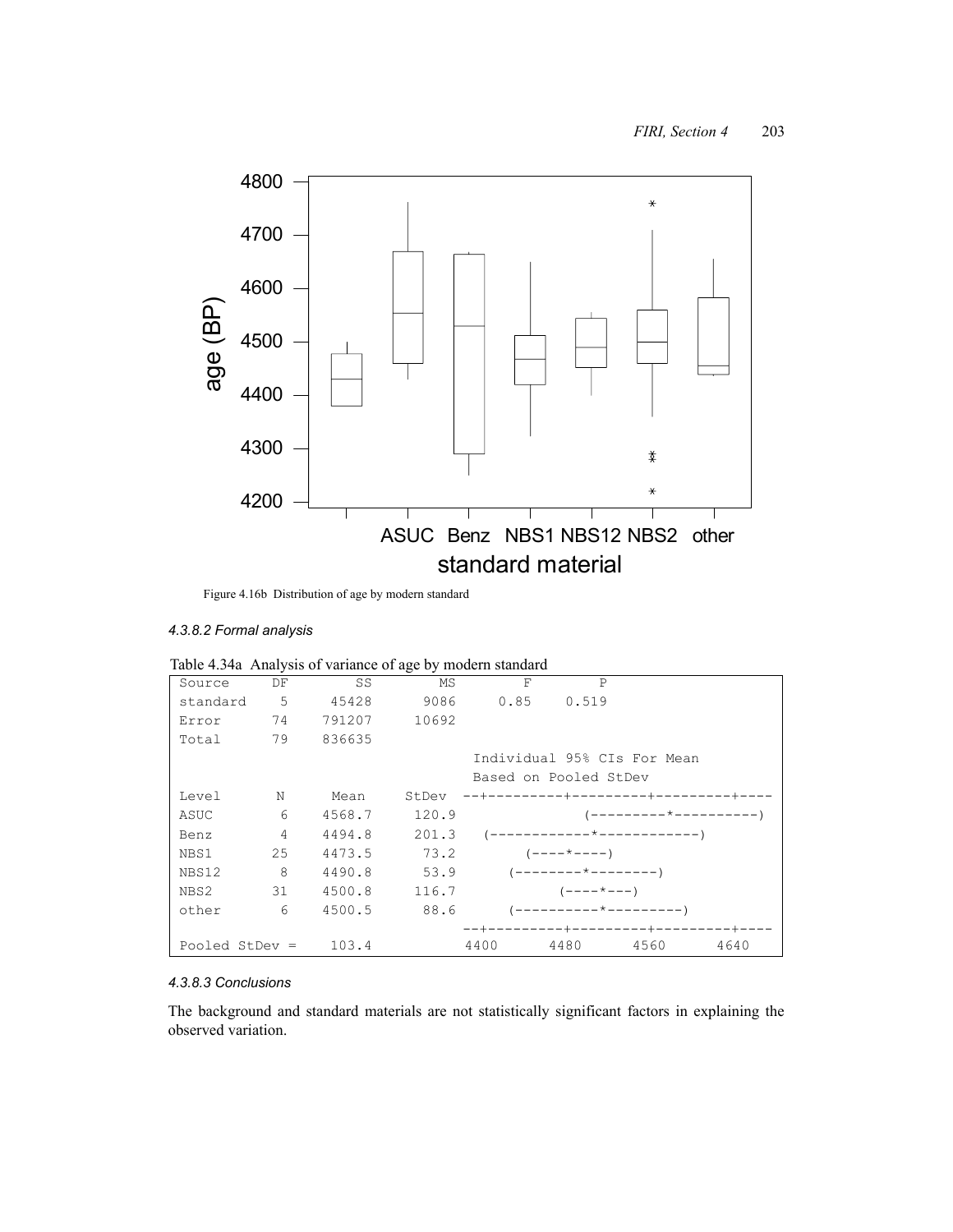| Source         | DF             | SS     | MS    | F                           | $\mathsf{P}$            |                            |      |
|----------------|----------------|--------|-------|-----------------------------|-------------------------|----------------------------|------|
| background     | $\overline{7}$ | 52502  | 7500  | 0.66                        | 0.709                   |                            |      |
| Error          | 66             | 755202 | 11442 |                             |                         |                            |      |
| Total          | 73             | 807704 |       |                             |                         |                            |      |
|                |                |        |       | Individual 95% CIs For Mean |                         |                            |      |
|                |                |        |       | Based on Pooled StDev       |                         |                            |      |
| Level          | $\mathbf N$    | Mean   | StDev |                             |                         |                            |      |
| anth           | 16             | 4483.3 | 111.7 |                             | $(----+---)$            |                            |      |
| benz           | 15             | 4523.5 | 156.3 |                             |                         | $(----+---)$               |      |
| $calc}$        | 2              | 4540.0 | 56.6  |                             |                         | (-----------*------------' |      |
| charc          | 2              | 4420.0 | 14.1  |                             |                         |                            |      |
| coal           | 6              | 4485.0 | 53.9  |                             |                         | $(----- + ---- + ----)$    |      |
| graph          | 11             | 4458.6 | 87.5  |                             | $(----+---)$            |                            |      |
| Marble         | 6              | 4474.0 | 76.8  |                             | $(----- + ---- + ----)$ |                            |      |
| other          | 16             | 4513.0 | 82.4  |                             |                         | $(- - - * - - -)$          |      |
|                |                |        |       |                             |                         |                            |      |
| Pooled StDev = |                | 107.0  |       | 4320                        | 4440                    | 4560                       | 4680 |

Table 4.34b Analysis of variance of age by background material

#### **4.4 SUMMARY FINDINGS OF BACKGROUND AND STANDARD MATERIAL EFFECTS**

The information from this analysis is summarized in the table below. With few exceptions, after omission of outliers, the background and standard material is not a significant factor in explaining the observed variation. A preliminary analysis, before omission of the outliers, had however shown that standard was often a significant factor. Thus, one inference from this is that the modern standard is an important factor, but that it may be an indirect measure of the laboratory capability and experience and may be related to the presence of outliers.

| ┙<br>FIRI sample | ╯<br>$\sim$<br>Background | Standard  |
|------------------|---------------------------|-----------|
| A (pmC)          | S                         | S         |
| $B$ (pmC)        | $S(10\%)$                 | S         |
| C                | <b>NS</b>                 | <b>NS</b> |
| D                | NS                        | S         |
| E                | <b>NS</b>                 | <b>NS</b> |
| F                | <b>NS</b>                 | <b>NS</b> |
| G                | NS                        | <b>NS</b> |
| Н                | NS                        | <b>NS</b> |
|                  | <b>NS</b>                 | <b>NS</b> |
|                  | $S(10\%)$                 | NS        |

Table 4.35 Summary of analysis of variance findings<sup>a</sup>

 $a S =$  significant; NS = not significant

#### **4.5 PRETREATMENT AS A FACTOR IN EXPLAINING THE VARIATION**

Pretreatment may also be a source of variation, but it should only be appropriate in a few samples, specifically the whole wood and the turbidite. The following tables enumerate the numbers of laboratories using a specific or general method for the samples. It also contains information pertinent to the issue of the explanation for outliers. Not all laboratories reported this information, so the table is incomplete.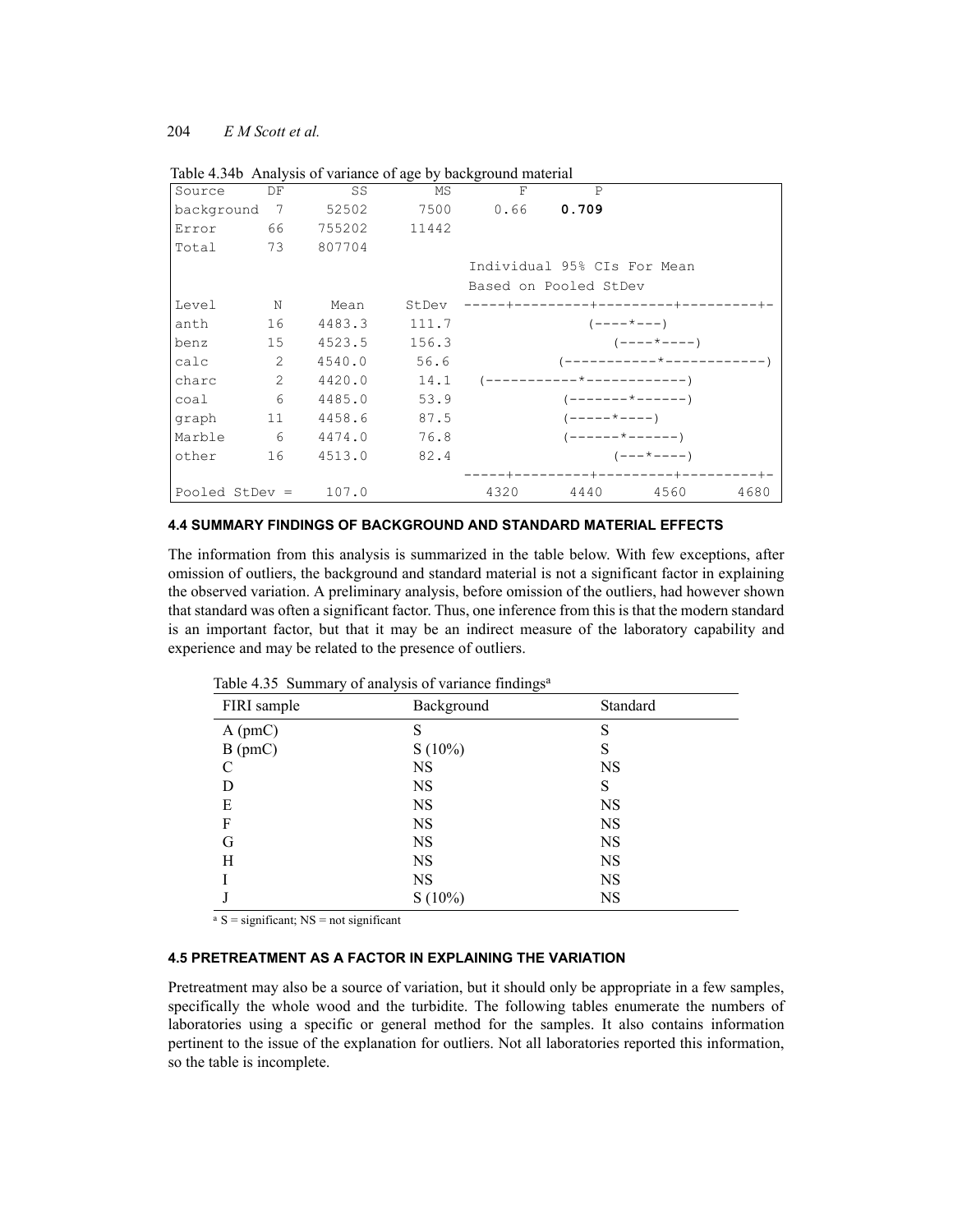| Samples D, F, and H<br>(Wood) |                             |                     | Sample I<br>(Cellulose) |                             |                     |  |
|-------------------------------|-----------------------------|---------------------|-------------------------|-----------------------------|---------------------|--|
| Method                        | Non-outlier<br>laboratories | All<br>laboratories | Method                  | Non-outlier<br>laboratories | All<br>laboratories |  |
| AAA                           | 40                          | 41                  | AAA                     |                             |                     |  |
| AAAA                          | 2                           | 2                   | Missing                 | 10                          | 13                  |  |
| Cellulose                     | 14                          | 14                  | None                    | 56                          | 62                  |  |
| Missing                       | 11                          | 11                  | Other                   | 9                           | 11                  |  |
| Other                         | 4                           | 5                   | <b>Total</b>            | 76                          | 87                  |  |
| None                          | 4                           | 4                   |                         |                             |                     |  |
| More than 1                   | 8                           | 8                   |                         |                             |                     |  |
| <b>Total</b>                  | 83                          | 85                  |                         |                             |                     |  |

Table 4.36 Number of laboratories (and laboratories with outliers) using specified pretreatment methods for Samples D, F, H, and I

Table 4.37 Number of laboratories (and laboratories with outliers) using specified pretreatment methods for Sample C and Sample E

| Sample C<br>(Turbidite) |                             |                     | Sample E<br>(Humic acid) |                             |                     |  |
|-------------------------|-----------------------------|---------------------|--------------------------|-----------------------------|---------------------|--|
| Method                  | Non-outlier<br>laboratories | All<br>laboratories | Method                   | Non-outlier<br>laboratories | All<br>laboratories |  |
| Acid leaching           |                             |                     | AAA                      |                             |                     |  |
| Missing                 | 10                          | 11                  | Missing                  | 6                           | 11                  |  |
| None                    | 54                          | 69                  | None                     | 53                          | 59                  |  |
| Other                   |                             |                     | Other                    | 8                           | 11                  |  |
| <b>Total</b>            | 70                          | 79                  | Total                    | 68                          | 82                  |  |

|                             |  |  | Table 4.38 Number of laboratories (and laboratories with outliers) using specified pretreatment |  |  |  |
|-----------------------------|--|--|-------------------------------------------------------------------------------------------------|--|--|--|
| methods for Samples G and J |  |  |                                                                                                 |  |  |  |

|              |                                                                                        | Sample G and J<br>(barley mash) |            |                  |           |
|--------------|----------------------------------------------------------------------------------------|---------------------------------|------------|------------------|-----------|
| Method       | Non-outlier laboratories                                                               |                                 |            | All laboratories |           |
| AAA          |                                                                                        |                                 |            | 7                |           |
| Missing      | 10                                                                                     |                                 |            | 11               |           |
| None         | 54                                                                                     |                                 |            | 69               |           |
| Other        |                                                                                        |                                 |            | $\overline{c}$   |           |
| <b>Total</b> | 70                                                                                     |                                 |            | 79               |           |
|              | Table 4.39 Description of pretreatment methods classed as "other" for each sample type |                                 |            |                  |           |
| Sample       | Wood                                                                                   | Turbidite                       | Humic acid | Barley mash      | Cellulose |

| Sample        | Wood<br>(D, F, and H)  | Turbidite        | Humic acid<br>.E)           | Barley mash<br>(G and J) | Cellulose                   |
|---------------|------------------------|------------------|-----------------------------|--------------------------|-----------------------------|
| Other methods | Acid only<br>"Routine" | AAA<br>"Routine" | Burning<br>AAA<br>"Routine" | AAA<br>"Routine"         | Burning<br>AAA<br>"Routine" |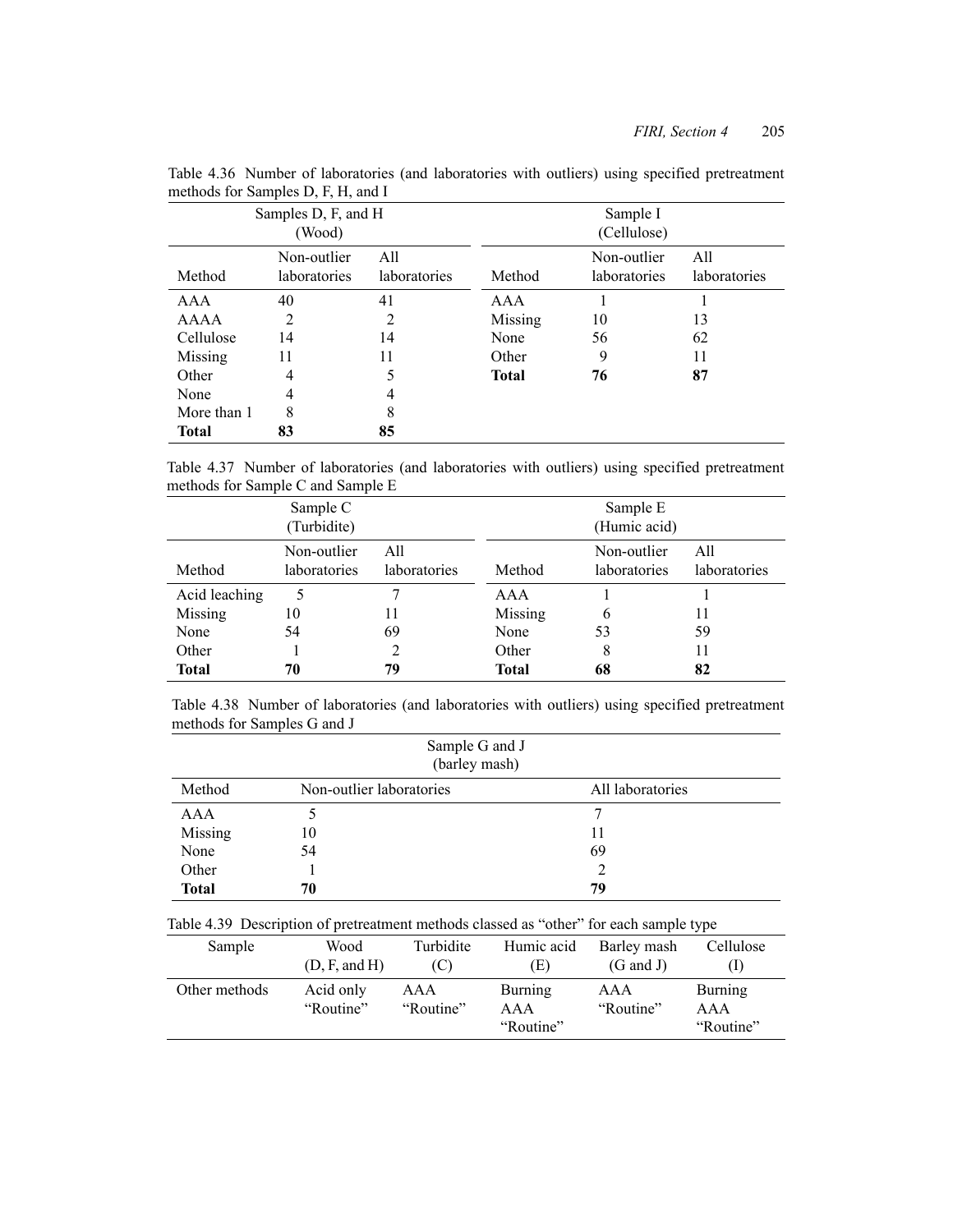A variety of pretreatment methods have been used, even for Sample C (turbidite) where the instructions stated that the sample should not be pretreated. AAA was the most commonly used method, with 14 laboratories extracting cellulose from the wood samples.

## **4.5.1 Sample C (Turbidite)**

|  |  | Table 4.40 Descriptive statistics: age by pretreatment method |  |  |  |
|--|--|---------------------------------------------------------------|--|--|--|
|--|--|---------------------------------------------------------------|--|--|--|

|              |    | ຼ<br>- - - |        |              |  |
|--------------|----|------------|--------|--------------|--|
| Pretreatment |    | Mean       | Median | <b>StDev</b> |  |
| Acid leach   |    | 18,037     | 18,090 | 150          |  |
| Missing      | 10 | 18,166     | 18,165 | 153          |  |
| None         | 64 | 18,166     | 18,174 | 209          |  |
| Other        |    | 18,359     | 18,359 | *            |  |



Figure 4.17 Distribution of age by pretreatment

A formal analysis to compare the results of the acid leaching and not pretreating gave a p-value of 0.04, indicating that there was a significant difference between the acid-leached and non-pretreated results. Such a difference had already been seen in the homogeneity testing and was the reason for the instruction that this sample should not be pretreated. In this case, the acid-leached results are younger.

|  |  |  | 4.5.2 Sample H (Hohenheim dendro-dated wood) and Samples D and F (Belfast) |  |  |  |  |
|--|--|--|----------------------------------------------------------------------------|--|--|--|--|
|--|--|--|----------------------------------------------------------------------------|--|--|--|--|

| Pretreatment | N              | Mean   | Median | StDev |  |
|--------------|----------------|--------|--------|-------|--|
| AAA          | 50             | 2230.3 | 2230.0 | 86.4  |  |
| AAAA         | 2              | 2207.5 | 2207.5 | 46.0  |  |
| Cell. ex     | 17             | 2246.6 | 2248.0 | 77.9  |  |
| Missing      | 11             | 2230.7 | 2209.0 | 66.4  |  |
| None         | $\overline{4}$ | 2157.5 | 2170.0 | 33.0  |  |
| Other        | 4              | 2215.5 | 2195.0 | 72.4  |  |
|              |                |        |        |       |  |

Table 4.41 Descriptive statistics: age for Sample H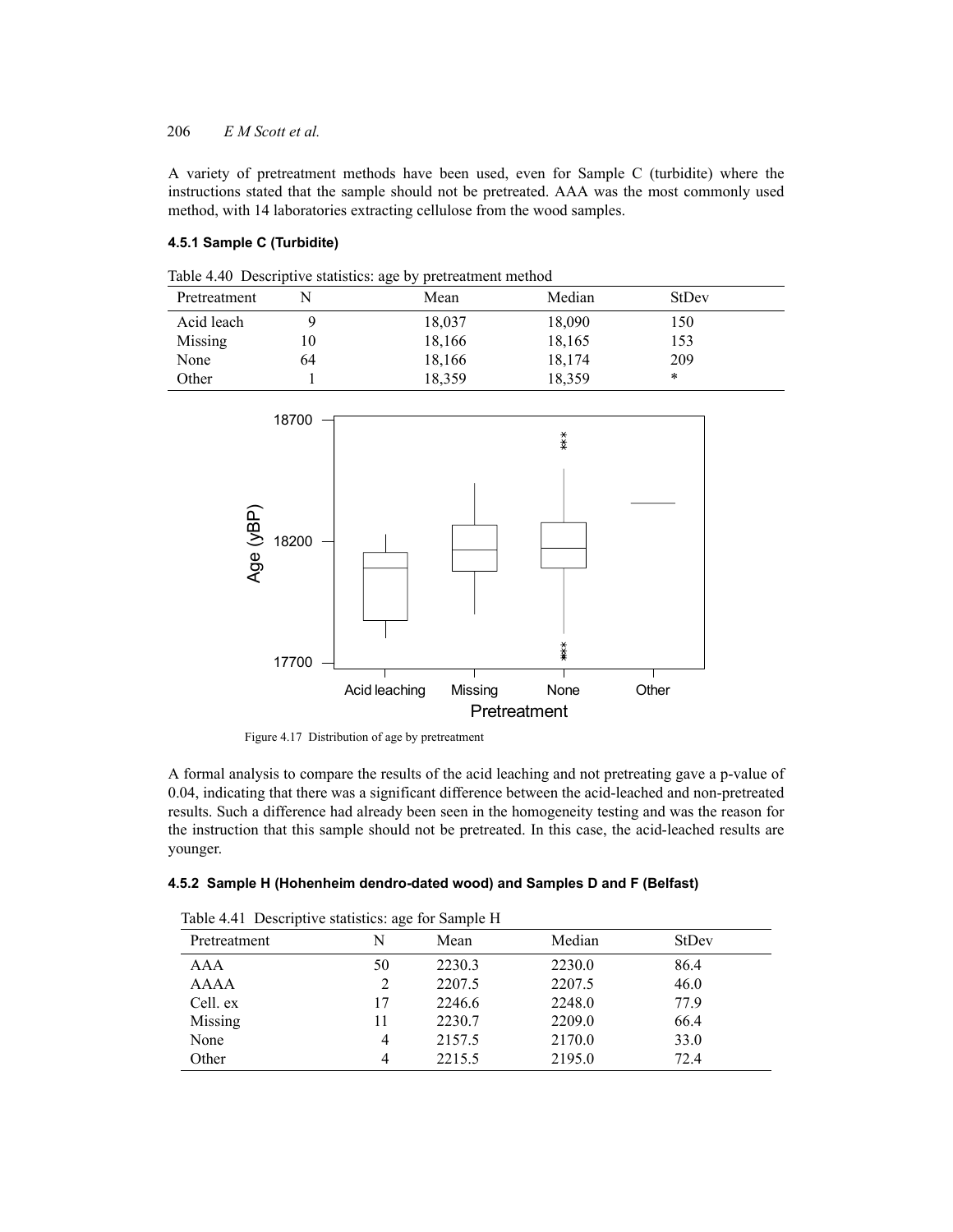

Figure 4.18 Distribution of age by pretreatment

Table 4.42 Descriptive statistics for age of Samples D and F

| Pretreatment | N   | Mean   | Median | StDev |
|--------------|-----|--------|--------|-------|
| AAA          | 100 | 4523.3 | 4510.5 | 73.1  |
| AAAA         |     | 4468.5 | 4472.5 | 16.1  |
| Cell. ex     | 43  | 4533.1 | 4540.0 | 73.7  |
| Missing      | 25  | 4488.1 | 4493.0 | 92.6  |
| None         |     | 4468.8 | 4477.5 | 37.1  |
| Other        |     | 504.1  | 4505.0 | 91.3  |



Figure 4.19 Distribution of age by pretreatment method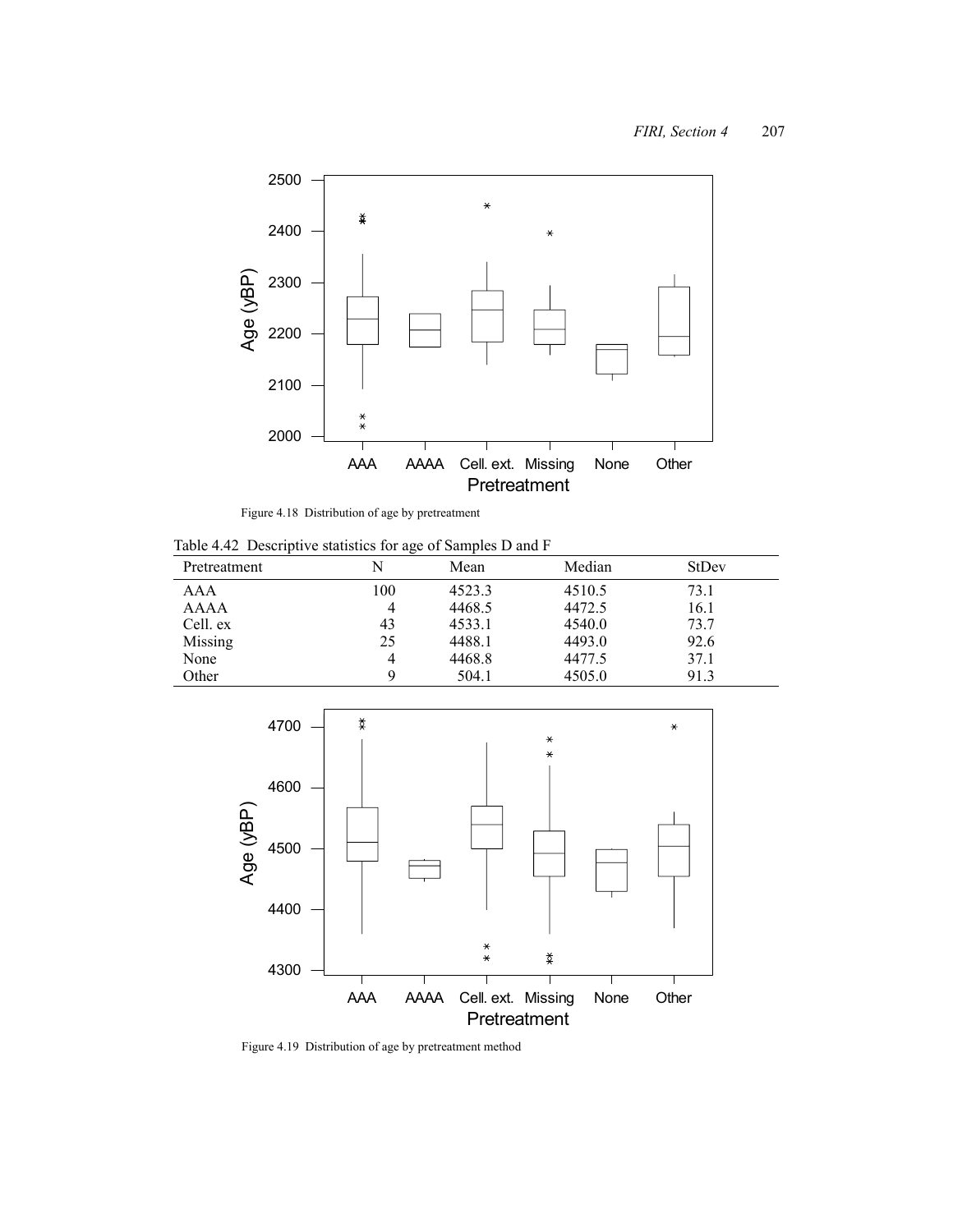## *4.5.2.1 Samples D, F, and H (Wood)*

Table 4.43 Descriptive statistics of deviation from consensus for all wood samples by pretreatment method

| Pretreatment | N   | Mean      | Median    | TrMean    | StDev  |
|--------------|-----|-----------|-----------|-----------|--------|
| AAA          | 150 | $-0.0586$ | $-0.0387$ | $-0.0531$ | 0.6407 |
| <b>AAAA</b>  | 6   | 0.2604    | 0.2663    | 0.2604    | 0.1952 |
| Cell. ex     | 60  | $-0.1740$ | $-0.1651$ | $-0.1749$ | 0.5594 |
| Missing      | 36  | 0.119     | 0.125     | 0.135     | 0.643  |
| None         | 9   | 0.447     | 0.506     | 0.447     | 0.358  |
| Other        | 13  | 0.085     | 0.164     | 0.129     | 0.630  |



Figure 4.20 Distribution of deviation from consensus by pretreatment method

To use all the wood samples together, we have centered each sample at the consensus value (see Section 7) and investigated if method of pretreatment may be a source of variation.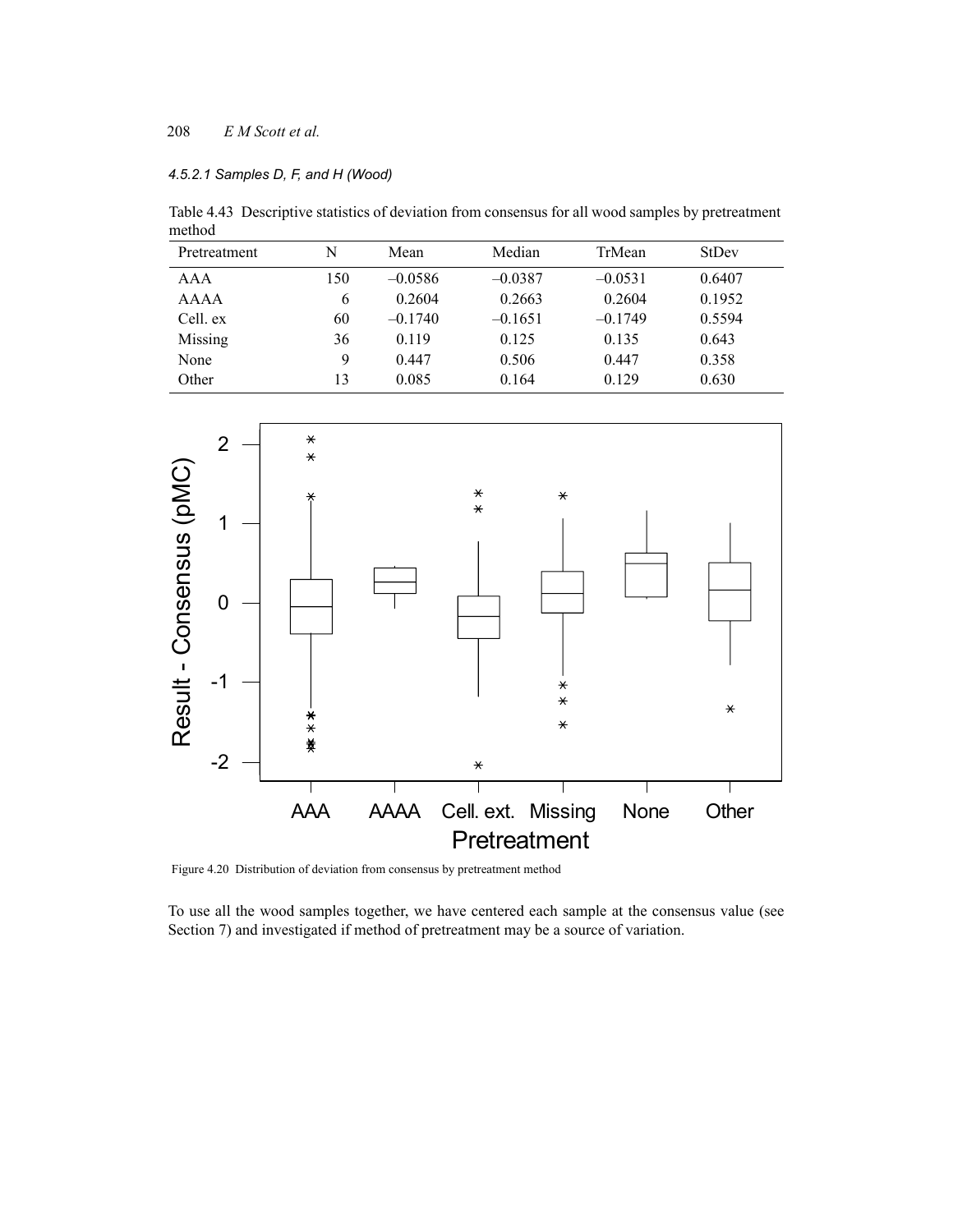#### *4.5.2.2 Formal Analysis*

|                   |     |               |       |                             |       | Table 4.44 Analysis of variance of deviation from consensus by pretreatment method |
|-------------------|-----|---------------|-------|-----------------------------|-------|------------------------------------------------------------------------------------|
| Source            | DF. | SS            | ΜS    | F                           |       |                                                                                    |
| Pretreat 5 4.894  |     |               |       | $0.979$ 2.62                | 0.025 |                                                                                    |
| Error             | 268 | 100.062 0.373 |       |                             |       |                                                                                    |
| Total 273 104.956 |     |               |       |                             |       |                                                                                    |
|                   |     |               |       | Individual 95% CIs For Mean |       |                                                                                    |
|                   |     |               |       | Based on Pooled StDev       |       |                                                                                    |
| Level             | Ν   | Mean          | StDev |                             |       | -----------+---------+-------+----                                                 |

AAAA 6 0.2604 0.1952 (-------------\*-------------)

Table 4.44 Analysis of variance of deviation from consensus by pretreatment method

#### *4.5.2.3 Conclusions*

A statistically significant effect of the pretreatment method was found (p-value <0.05). There is a large amount of literature about the effects of pretreatment, and specifically for wood samples. The magnitude of the effect here, while statistically significant is, in fact, of little practical importance since any differences are very small.

 ----------+---------+---------+------ Pooled StDev = 0.6110 0.00 0.35 0.70

#### **4.5.3 Sample E: Humic Acid**

|  |  |  |  |  | Table 4.45 Descriptive statistics: age by pretreatment method |  |
|--|--|--|--|--|---------------------------------------------------------------|--|
|--|--|--|--|--|---------------------------------------------------------------|--|

AAA 150 -0.0586 0.6407 (-\*--)

Missing 36 0.1190 0.6426 (----\*-----) None 9 0.4471 0.3582 (--------0ther 13 0.0851 0.6299 (--------\*----------)

Cell. ex  $60 -0.1740 0.5594$   $(- - + - -)$ 

| Pretreatment |     | Mean   | Median | StDev |
|--------------|-----|--------|--------|-------|
| Missing      |     | 11,720 | 11,756 | 98    |
| None         | 0 I | 11,778 | 11,778 | 143   |
| Other        |     | 11,742 | 1,720  | 163   |



Figure 4.21 Distribution of age by pretreatment method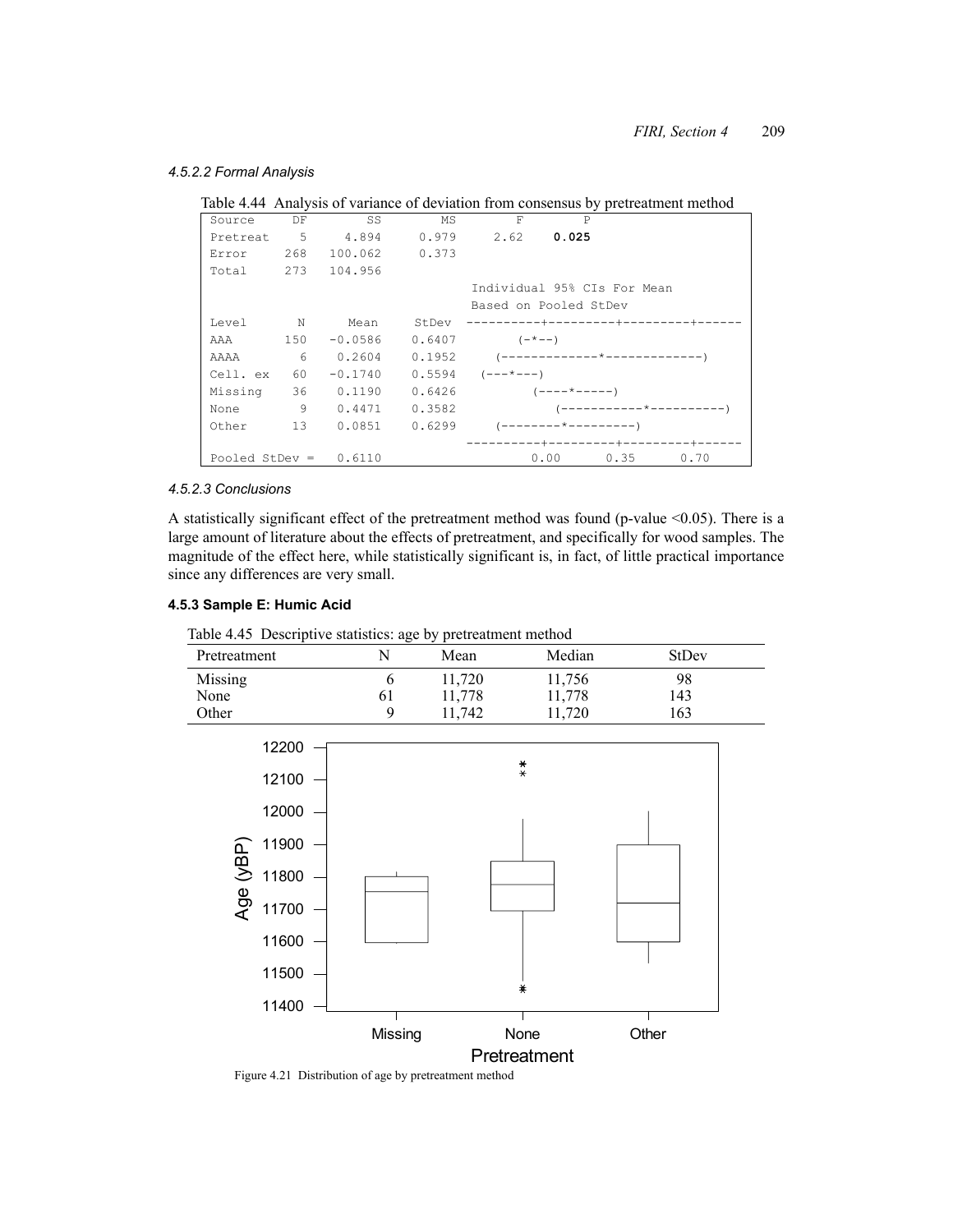#### *4.5.3.1 Formal Analysis*

|  |  |   |  | Table 4.46 Analysis of variance by pretreatment method |
|--|--|---|--|--------------------------------------------------------|
|  |  | . |  |                                                        |

|                                                           |    | Analysis of Variance for Age |       |      |                       |                                   |              |
|-----------------------------------------------------------|----|------------------------------|-------|------|-----------------------|-----------------------------------|--------------|
| Source                                                    | DF | SS                           | MS    | F    |                       | $\mathbf P$                       |              |
| Pretreat                                                  | 2  | 25789                        | 12895 | 0.64 | 0.532                 |                                   |              |
| Error                                                     | 73 | 1479517                      | 20267 |      |                       |                                   |              |
| Total                                                     | 75 | 1505306                      |       |      |                       |                                   |              |
|                                                           |    |                              |       |      |                       | Individual 95% CIs For Mean       |              |
|                                                           |    |                              |       |      | Based on Pooled StDev |                                   |              |
| Level                                                     | N  | Mean                         | StDev |      |                       | ---+---------+---------+-------+  |              |
| Missing                                                   | 6  | 11720                        | 98    |      |                       | (---------------*---------------- |              |
| None                                                      | 61 | 11778                        | 143   |      |                       | $(----+---)$                      |              |
| Other                                                     | 9  | 11742                        | 163   |      |                       | (------------*-------------       |              |
|                                                           |    |                              |       |      |                       | ----+--------+-                   | --------+--- |
| 142<br>11620<br>11690<br>11760<br>11830<br>Pooled StDev = |    |                              |       |      |                       |                                   |              |

## *4.5.3.2 Conclusion*

No statistically significant effect of pretreatment is observed.

# **4.5.4 SAMPLES G and J: Barley Mash**

|  |  | Table 4.47 Descriptive statistics: pMC by pretreatment |
|--|--|--------------------------------------------------------|
|  |  |                                                        |

| Pretreatment | N   | Mean   | Median | StDev |
|--------------|-----|--------|--------|-------|
| AAA          |     | 110.58 | 110.76 | 0.54  |
| Missing      | 28  | 110.64 | 110.83 | 0.87  |
| None         | 120 | 110.61 | 110.64 | 0.90  |
| Other        | 18  | 110.52 | 110.50 | 1.24  |



Figure 4.22 Distribution of activity by pretreatment method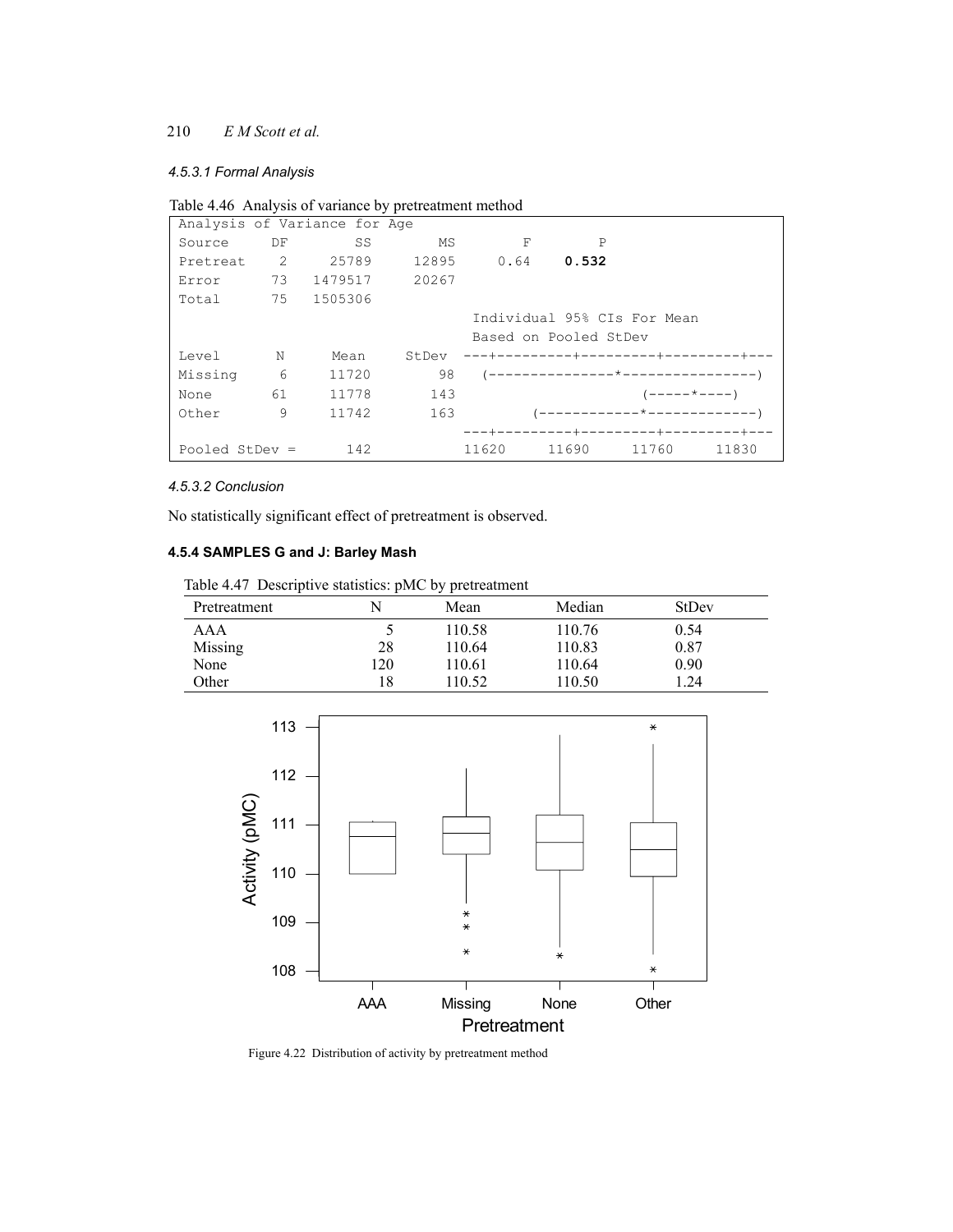# *4.5.4.1 Formal Analysis*

|         |                                                             | $\cdots$<br>Analysis of Variance for pMC |       |                                    |                      |  |  |  |  |
|---------|-------------------------------------------------------------|------------------------------------------|-------|------------------------------------|----------------------|--|--|--|--|
| Source  | DF                                                          | SS                                       | MS    | F                                  | $\mathsf{P}$         |  |  |  |  |
|         |                                                             | Pretreat 3 0.159                         |       | $0.053$ $0.06$ 0.980               |                      |  |  |  |  |
|         |                                                             | Error 167 145.479 0.871                  |       |                                    |                      |  |  |  |  |
|         |                                                             | Total 170 145.638                        |       |                                    |                      |  |  |  |  |
|         |                                                             |                                          |       | Individual 95% CIs For Mean        |                      |  |  |  |  |
|         |                                                             |                                          |       | Based on Pooled StDev              |                      |  |  |  |  |
| Level N |                                                             | Mean                                     | StDev | -----+--------+---------+-------+- |                      |  |  |  |  |
| AAA     | $5^{\circ}$                                                 | 110.576                                  | 0.540 |                                    |                      |  |  |  |  |
| Missing | 28                                                          | 110.638                                  | 0.873 | $(----- + - - - - - -)$            |                      |  |  |  |  |
| None    | 120                                                         | 110.612                                  | 0.905 |                                    | $(- - * - - -)$      |  |  |  |  |
| Other   | 18                                                          | 110.524                                  | 1.244 |                                    | $($ -------*-------- |  |  |  |  |
|         |                                                             |                                          |       |                                    |                      |  |  |  |  |
|         | Pooled StDev = $0.933$<br>110.50 111.00<br>110.00<br>111.50 |                                          |       |                                    |                      |  |  |  |  |

Table 4.48 Analysis of variance of activity by pretreatment method

#### *4.5.4.2 Conclusion*

No statistically significant effect of pretreatment is observed.

# **4.5.5 SAMPLE I: Belfast Cellulose**

Table 4.49 Descriptive statistics: age by pretreatment

| Pretreatment |    | Mean   | Median | <b>StDev</b> |  |
|--------------|----|--------|--------|--------------|--|
| Missing      |    | 4446.0 | 4452.0 | 54.6         |  |
| None         | 63 | 4505.7 | 4490.0 | 91.8         |  |
| Other        |    | 4463.5 | 4435.0 | 171.7        |  |



Figure 4.23 Distribution of age by pretreatment method